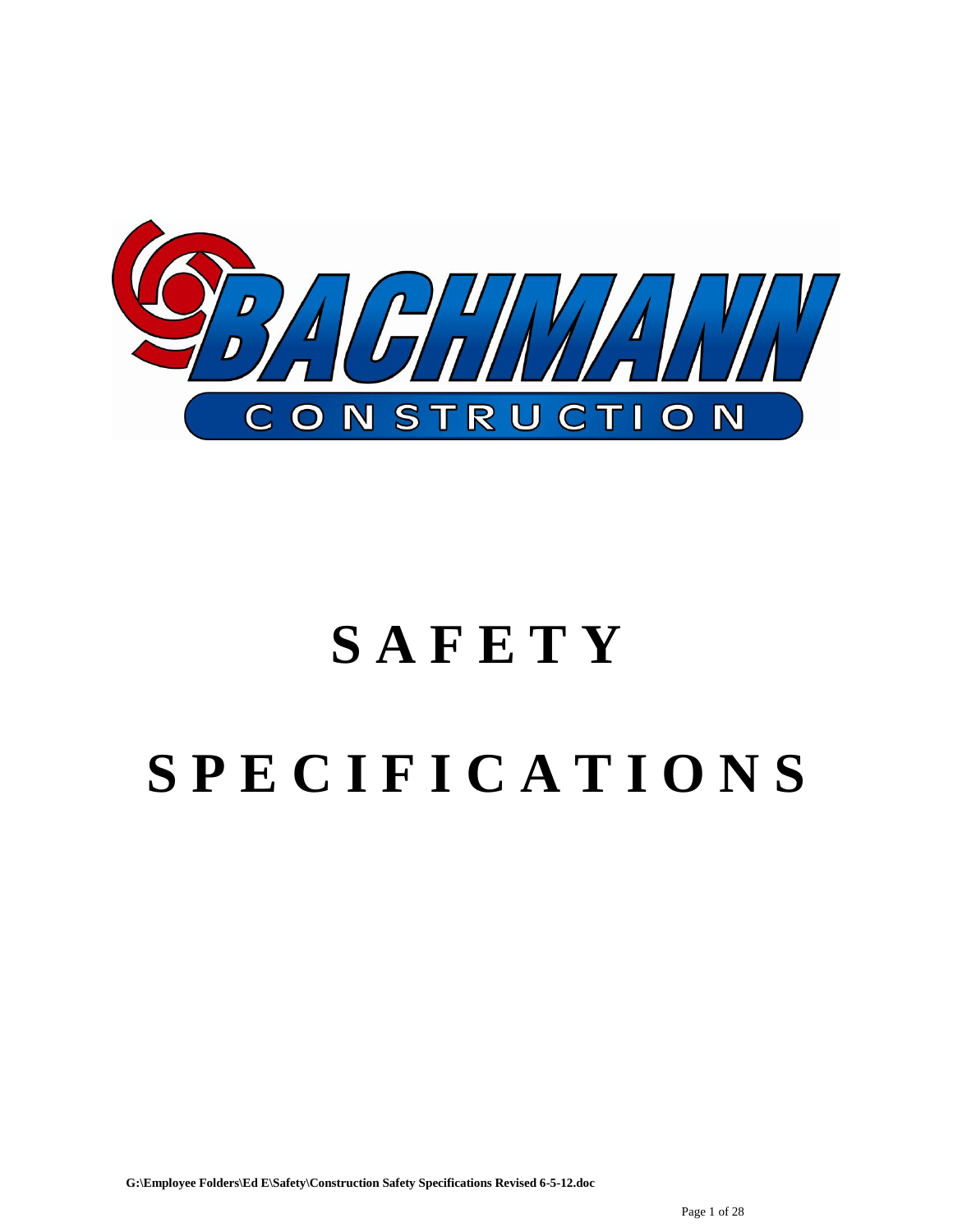# **SAFETY IN CONSTRUCTION**

Safety in all Bachmann Construction Company, Inc., operations is not a corporate goal, it is a requirement! To this end, we have formulated this written policy to govern all the operations of Bachmann Construction Company, Inc.

It is a condition of employment at Bachmann Construction Company, Inc., that all employees must adhere faithfully to the requirements of this policy and the safety rules, instructions, and procedures issued in conjunction with it. Failure to do so will result in disciplinary action as outlined in the attached policy.

It is a condition of all subcontracts and purchase orders issued by Bachmann Construction Company, Inc., that this policy and the safety rules, instructions, and procedures issued in conjunction with this policy, as well as all applicable state, federal, and local codes and regulations, be adhered to. Failure to comply is a breach of contract terms!

All visitors to any of Bachmann Construction Company's operations, including but not limited to suppliers, owner's representatives, agents of the architect or engineer, regulatory authorities, and insurance company representatives, shall be required to follow all safety rules and regulations in effect during their visit.

Bachmann Construction Company, Inc., will make an effort to ensure that the operations of other contractors not under our control do not endanger the safety of our employees. To this end, all employees are required to report hazardous activities of other employers to the appropriate Bachmann Construction Company, Inc., official(s).

The safety director, general superintendent, job superintendents, and foremen have the full backing of management to enforce the provisions of this policy as it relates to responsibilities assigned to them.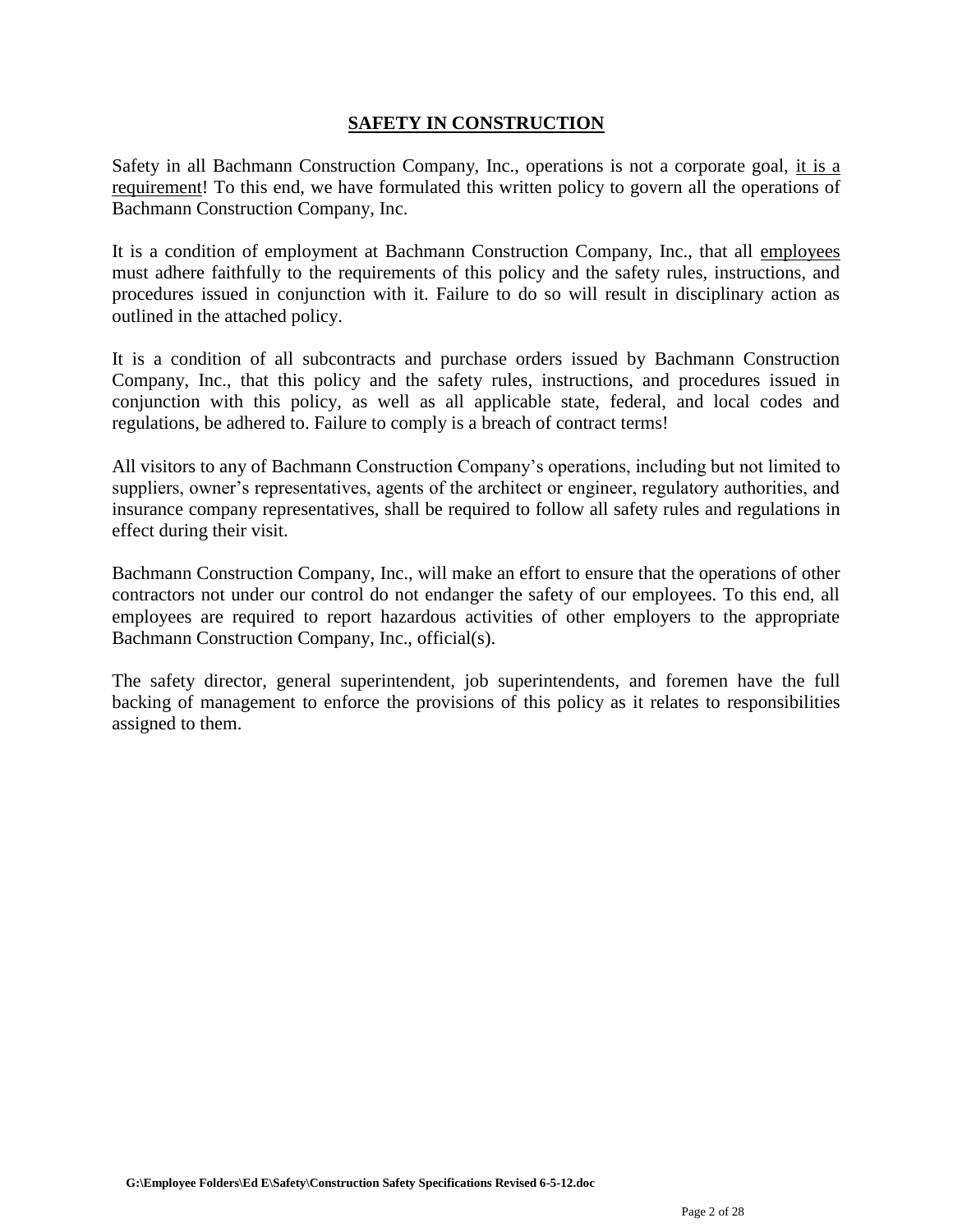# **BACHMANN CONSTRUCTION COMPANY, INC.**

# **GENERAL POLICY STATEMENT**

It is the policy of Bachmann Construction Company, Inc., to provide a safe and healthful place of employment for ALL EMPLOYEES. It is the purpose of this policy to:

- 1. Abide by all federal, state, and local regulations as they pertain to construction.
- 2. Apply good sense and safe practices as dictated by locations, conditions, and circumstances to all jobs.
- 3. Exercise good judgment in the application of this policy.

# Bachmann Construction Company's Management Shall …..

- 1. Establish rules and programs designed to promote safety.
- 2. Make known to all employees the rules established.
- 3. Require all subcontractors as a matter of contract to follow safety rules.
- 4. Encourage all prime contractors to work safely.
- 5. Record all instances of violations and investigate all accidents.
- 6. Discipline any employee willfully disregarding this policy.
- 7. Provide protective equipment for employees where required.
- 8. Inform employees of changes in safety rules.
- 9. Appoint a safety officer with full enforcement authority over safety matters.
- 10. Conduct safety inspections of all job sites and maintain records.
- 11. Provide all supervisors with copies of appropriate rules and regulations.

# Bachmann Construction Company's Job Superintendents Shall .....

- 1. Be completely responsible for on-the-job safety and health.
- 2. Make sure proper safety materials and protective devices are available and used and all equipment is in safe working order.
- 3. Instruct foremen in safety requirements and make sure they pass on their instruction to their crews.
- 4. Take advantage of offered safety training and be aware of all safety rules.
- 5. Review all accidents, oversee correction of all unsafe practices, and file accident reports.
- 6. Conduct job site safety meetings.
- 7. Require conformance to safety standards from all subcontractors.
- 8. Notify office of all safety violations.
- 9. Provide all employees with proper instruction on safety requirements.
- 10. Keep an accurate daily log on forms provided by the company.
- 11. Conduct and Document all weekly tool box talks.
- 12. File out and submit a Job Safety Check List, and Job Site Hazard Assessment for each job.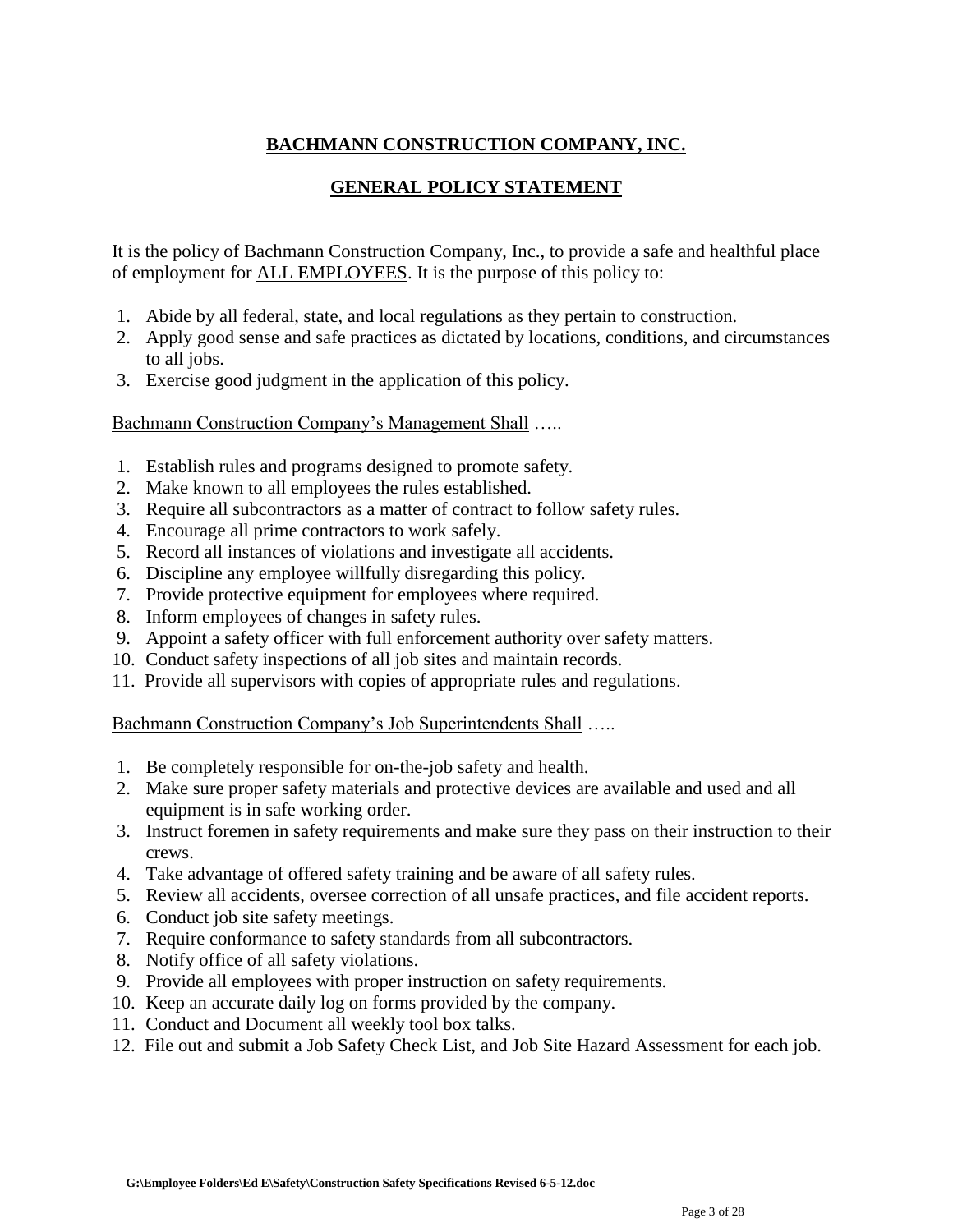Bachmann Construction Company's Foremen Shall …..

- 1. Carry out safety program at the work level.
- 2. Be aware of all safety requirements and safe working practices.
- 3. Report all injuries and safety violations.
- 4. Instruct new employees and existing employees performing new tasks in safe working practices.
- 5. Make sure protective equipment is available and used.
- 6. Secure prompt medical attention for any injured employees.
- 7. Make sure all work is performed in a safe manner and no unsafe conditions or equipment are present.
- 8. Provide their crew with proper instruction on safety requirements.

Bachmann Construction Company's Job Safety Coordinator Shall .....

- 1. Work with the general superintendent in corrective job site hazards.
- 2. Make periodic safety inspections and correct or initiate corrective procedures for problems discovered.
- 3. Follow all other safety requirements in the performance of other assigned duties.

# Bachmann Construction Company's Workers Shall …..

- 1. Work safely.
- 2. Request help when unsure how to perform any task safely.
- 3. Report any unsafe acts to supervisor.
- 4. Work in such a manner as to ensure their safety as well as that of their co-workers.
- 5. Avail themselves of company and industry sponsored safety programs.
- 6. Use and maintain all safety devices provided to them.
- 7. Maintain and properly use all tools under their control.
- 8. Follow all safety rules.
- 9. Provide fellow employees help with safety requirements.
- 10. Report for work in clothing suitable for work and in such a manner that clothes and jewelry worn will not constitute a safety hazard.

# Subcontractors and Suppliers of Bachmann Construction Company Shall …..

- 1. Abide by all safety rules of owner and other contractors
- 2. Notify all other contractors when actions or activities undertaken by them could affect health or safety of employees of other companies.
- 3. Check in with job site supervision before entering job site
- 4. Inform controlling contractor of all injuries to workers.
- 5. Report to controlling contractor any unsafe conditions that come to their attention.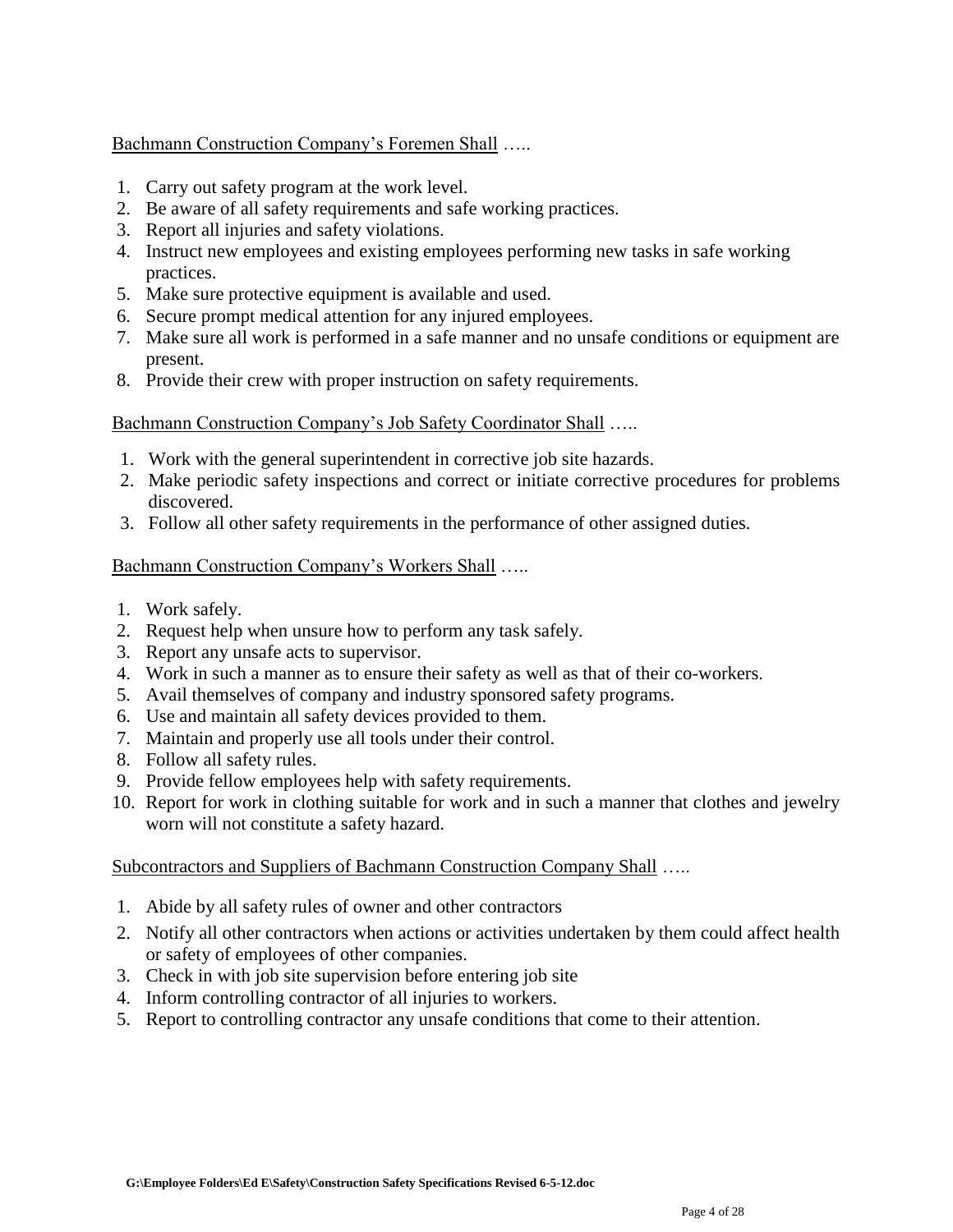Architects, Owners, and Visitors on Bachmann Construction Company's Projects Shall …..

- 1. Abide by all safety rules.
- 2. Check in with superintendent so protective equipment, such as hard hats, or eye and respirator protection, may be provided.
- 3. Refrain from entering construction areas without contacting employees working in those areas.

# All Personnel Shall …..

.

- 1. Strive to make all operations safe.
- 2. Maintain mental and physical health conducive to working safely.
- 3. Keep all work areas clean and free of debris.
- 4. Assess result of their actions on the entire work place. Work will not be performed in ways that cause hazards for others.
- 5. Replace or repair safety precautions removed or altered before leaving work area. Unsafe conditions will not be left to imperil others.
- 6. Abide by the safety rules and regulations of owner on their sites.
- 7. Work in strict conformance with OSHA regulations.
- 8. Report promptly to supervision all accidents and injuries observed whether involving company personnel or others.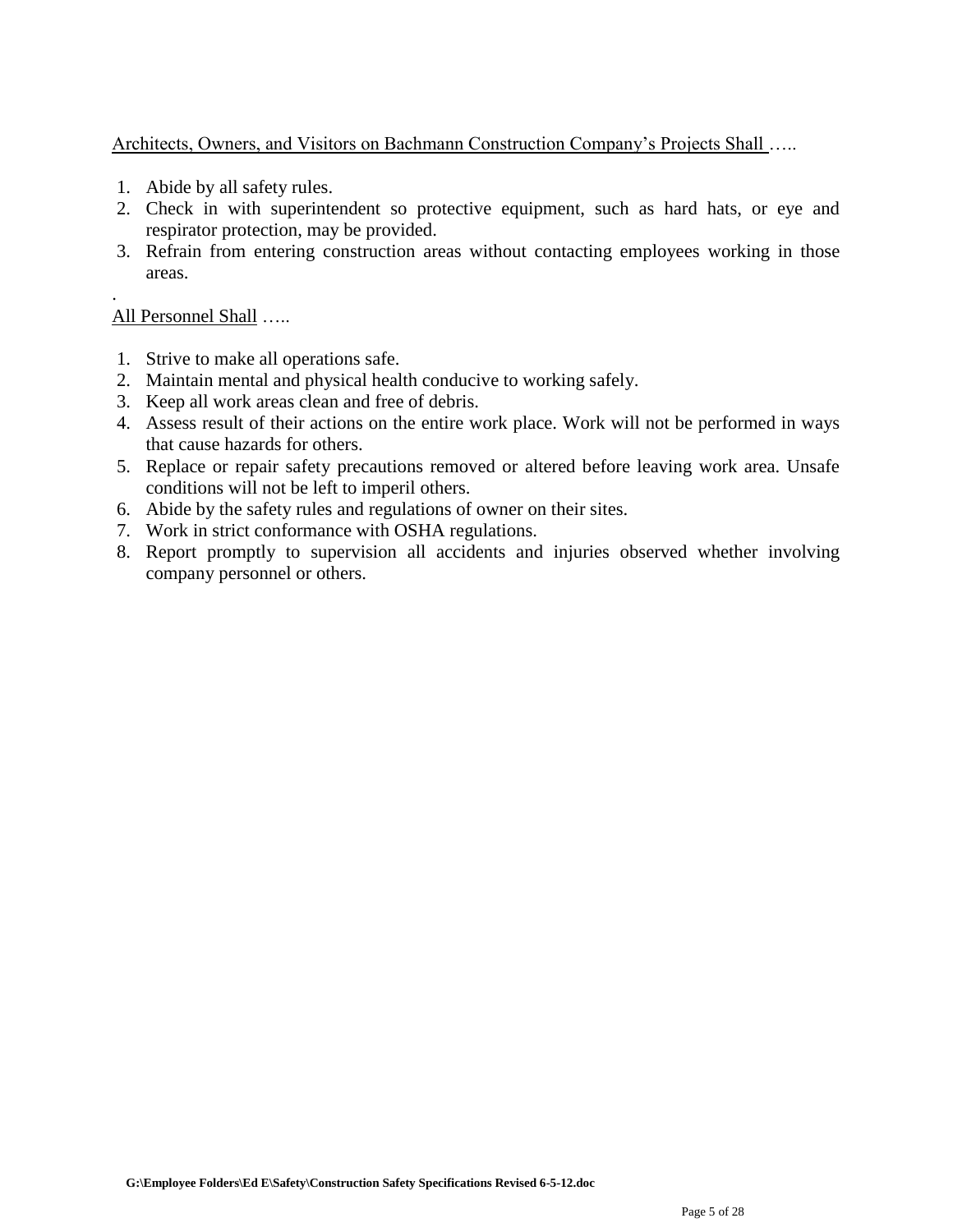# **BACHMANN CONSTRUCTION COMPANY, INC.**

# **PROBLEM SOLVING PROCEDURE**

To have an effective safety program, we will communicate both down and up corporate structure.

When a safety problem arises, everyone, even the least senior and experienced employee, has a responsibility to co-workers and the company to report or correct any hazardous conditions found. Every employee's concerns will be heard, and each situation will be corrected or a valid explanation tendered.

The following is Bachmann Construction Company's procedure for solving safety problems.

# **SAFETY PROBLEM SOLVING**

It is the intent of Bachmann Construction Company, Inc., to provide a safe work place for all employees. Supervision personnel have been instructed to watch for and correct all unsafe conditions immediately. Construction sites are complex, and items are easily overlooked. It is important that all employees be on the lookout for unsafe conditions. If you observe a condition that is unsafe, the following actions are to be taken:

- 1. If possible, correct the condition immediately. Many safety hazards, like a piece of missing guardrail, are easy to correct.
- 2. If you are not able to take corrective action, report the condition to your immediate supervisor for correction.
- 3. All company employees with any supervisory responsibility have been instructed to take corrective action, or contact someone who can, when a safety concern is raised. In the event corrective action is not begun in a reasonable length of time, the employee is requested to contact Al Bachmann, at (608) 222-8869 or (608) 576-5901 (cell) or Jim Chritton – Director of Safety, at (608) 222-8869 or (608) 445-6250 (cell).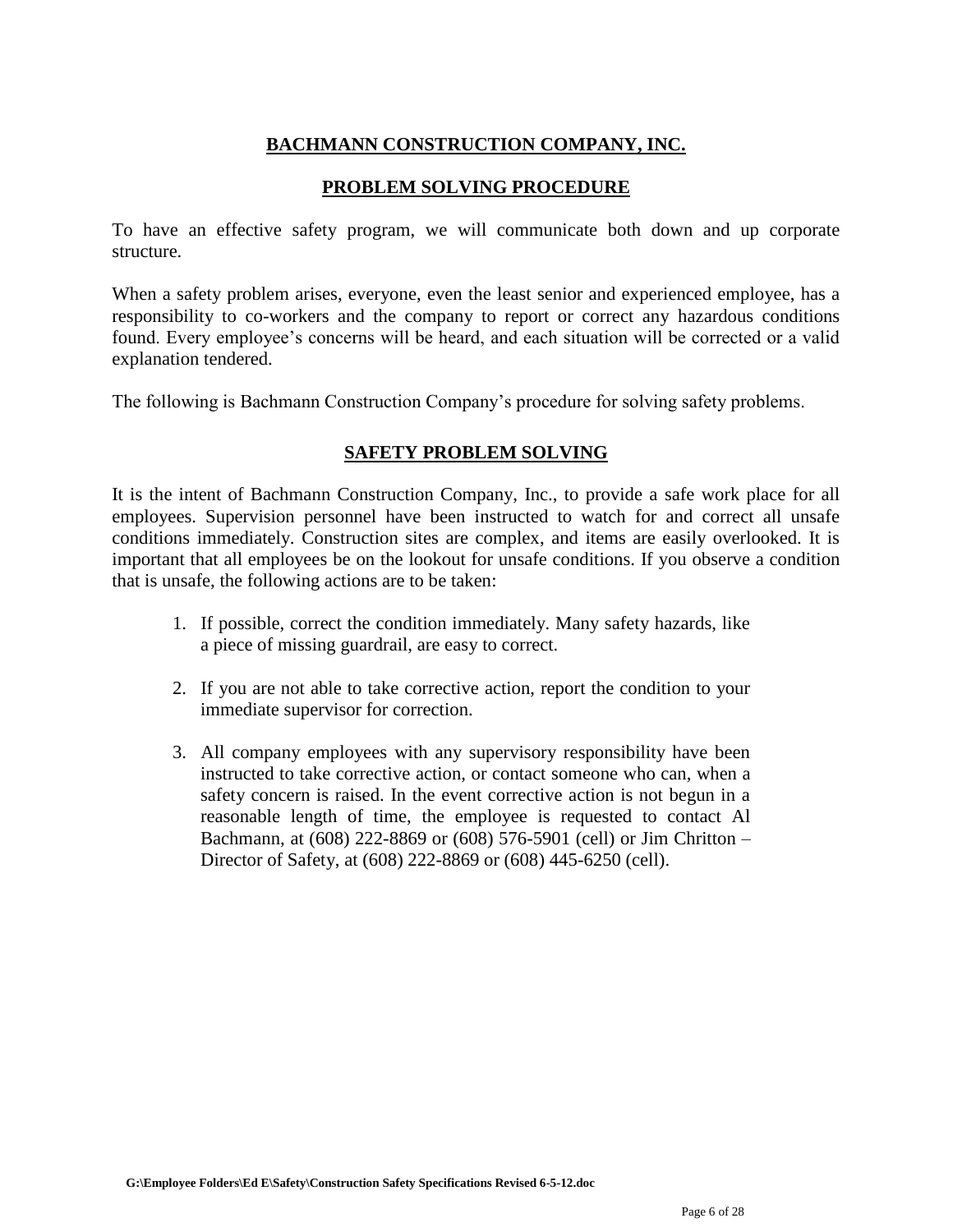# **BACHMANN CONSTRUCTION COMPANY, INC.**

# **DISCIPLINARY POLICY FOR SAFETY VIOLATIONS**

Employees are expected to use good judgment when doing their work and to follow established safety rules. We have established a disciplinary policy to provide appropriate consequences for failure to follow safety rules. This policy is designed not so much to punish as to bring unacceptable behavior to the employee's attention in a way that the employee will be motivated to make corrections. The "Safety Concern Report" should be completed to record the infraction, document the employee/supervisor discussion, and identify proper future behavior.

The following consequences apply to a violation of the same rule or the same unacceptable behavior within one year:

| First Instance:         | Verbal warning, notation in employee file, and instruction on proper actions. |
|-------------------------|-------------------------------------------------------------------------------|
| Second Instance:        | 1 day suspension, written reprimand, and instruction on proper actions.       |
| Third Instance:         | 1 week suspension, written reprimand, and instruction on proper actions.      |
| <b>Fourth Instance:</b> | Termination of employment.                                                    |

Nothing in this policy prevents the immediate dismissal or removal from the job site of any employees or subcontractors whose conduct is a serious violation of the safety requirements and constitutes a grave danger to themselves, co-workers, property, equipment, or the employees of others.

# Enforcement of Disciplinary Action

The jobsite Superintendent and Senior Project Managers typically have initial contact with employee(s) exhibiting unacceptable behavior. The Superintendents and Project Managers have the right to initiate disciplinary action including verbal warnings, written notification, and suspension and removal from the jobsite if warranted for Bachmann Employees, and Subcontractors performing work for Bachmann Construction, pending a review by Senior Staff.

Senior Staff members include The Director of Safety, Director of Human Resources, Office Manager, President, and CEO. Any Senior Staff Member may order the suspension of an employee or subcontractor for violation of Safety Rules. Termination typically will be handled by both the Director of Human Resources and the CEO with possible input from other staff members.

Senior Staff Members, Project Managers, Superintendents, are expected to visit job sites. If a Safety Violation is noted, the expectation is that the issue will be addressed at that point in time, corrective action taken, and a written incident report filed with the Director of Safety and Director of Human Resources.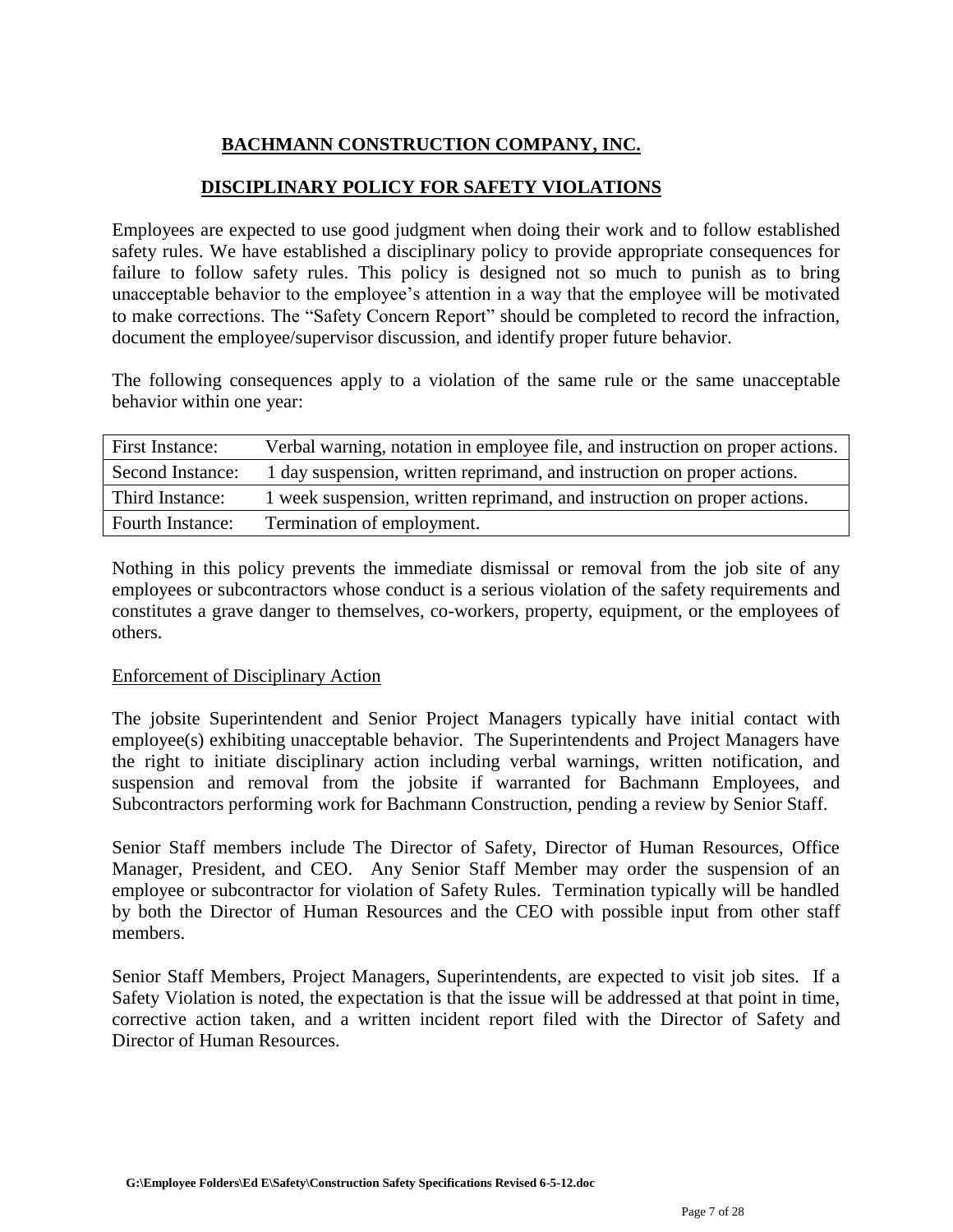# **JOB SITE REQUIREMENTS**

# Temporary Facilities

- GFCI's or assured grounding program
- Site/storage layout for placement of materials, shanties, equipment, etc.
- Communication system
- Water (including drinking water) and sanitary facilities
- Job site security equipment (fencing, lights, etc.)
- Temporary access and parking facilities

# Paper Work Requirements

- Copy of OSHA standards and poster
- Posting area for employee notices
- Emergency phone numbers
- OSHA 200's (during February)
- Copy of assured grounding program (if in use)
- Maintenance records for equipment (cranes, material hoists, etc.)
- Contractors safety program and rules
- Approvals (deep trenches, high scaffolds, demo surveys, shoring, etc.)
- Proof of training and safety instructions (lasers, power-actuated tools, first aid, etc.)
- Written respiratory protection program (if respirators are in use)
- Required signs (Hard Hats, No Trespassing, Danger, Caution, etc.)
- Required special permits (burning, welding, traffic, etc.)
- Worker's comp notice, EEO, minimum wage, U/E posters
- Accident and treatment report forms
- A copy of the MSDS for all chemicals used on the job site
- Proper labeling for all chemicals used on a job site
- Job Safety Check List and Job Site Hazard Assessment

# Emergency Needs

- First aid trained personnel
- First aid kit (checked at least weekly)
- Fire extinguishers (or water equivalent)
- Emergency evacuation plans

# Protective Equipment

- Hard hats
- Safety glasses
- Dust Masks and hearing protection as required
- Guarding material for perimeter scaffolds and floor holes
- Safety cans for flammable liquids
- Tagged alloy steel chains when used for rigging
- Safety harnesses, lifelines, and lanyards or nets where fall hazard exists
- Trench and excavation shoring materials when necessary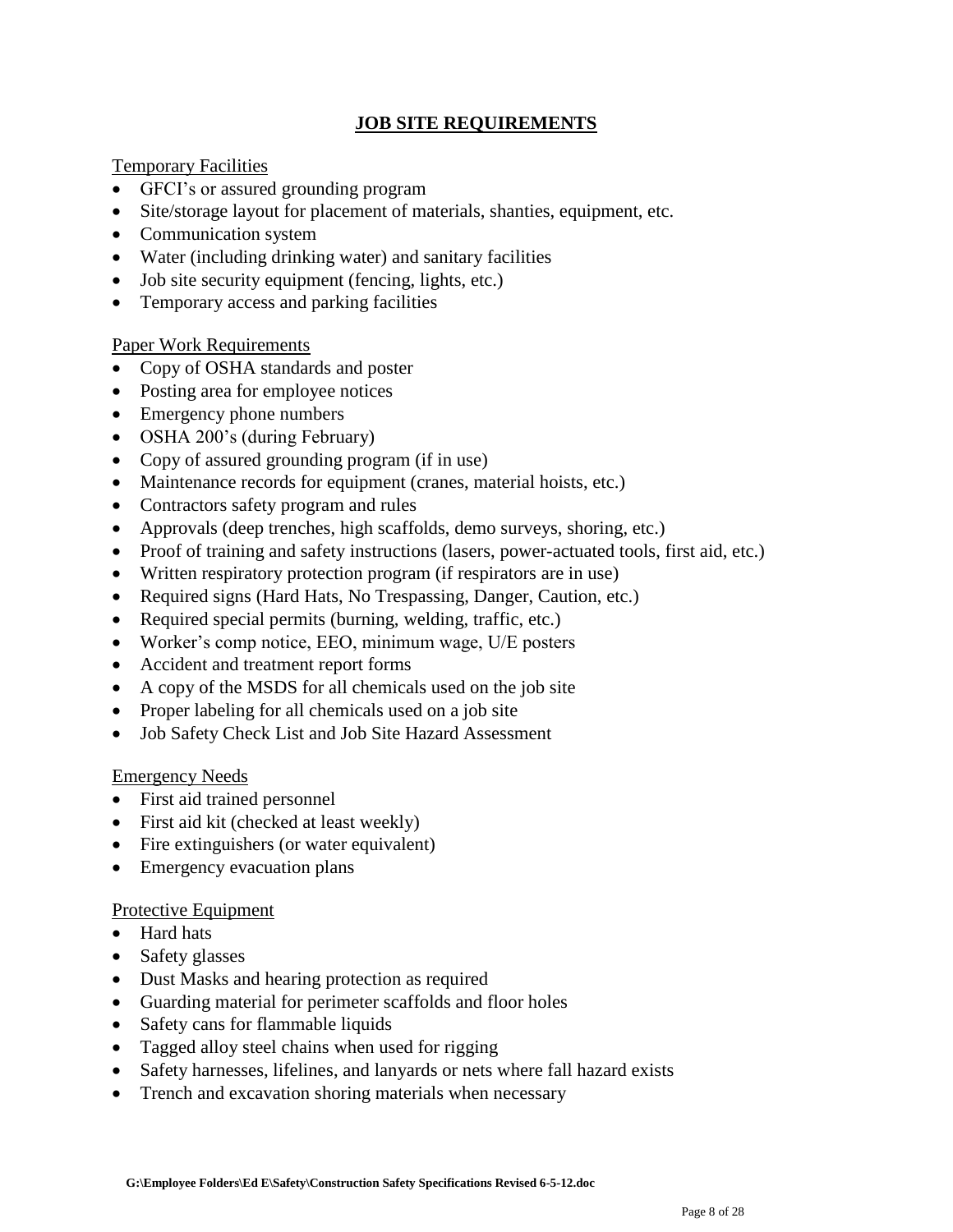• Personal protective equipment for visitors

# General Safety Requirements

- Cleanup schedule and waste disposal facilities
- Safe access (stairs, ladders, etc.)
- Safety library manufacturer's instructions, safety handbooks, data sheets, etc.
- Flashers, signals, barricades, and reflective clothing for traffic controls

# **MASONRY OPERATIONS**

## **Scaffolding**

- All scaffolding set on adequate level bearing
- All required bracing installed
- All guardrails, mid-rails, and toeboards in place
- All scaffolds fully planked
- Proper tie-ins to prevent tipping
- No defective scaffolding units
- Ladders in place and high enough

## Equipment

- $\bullet$  All guards in place saws, mixers, others
- Forklift bells, horns, alarms, fully functional
- Fuel stored in safety cans
- GFCI's in up-to-date assured grounding program in use
- All cords of 3-wire type and in good operating condition

# Personal Protective Equipment

- Hard hats worn by all
- Safety glasses worn at all times
- Dust masks available at saws
- Hearing protection available where required At levels above 85db

# General

- First aid personnel and equipment available
- Emergency phone numbers and phone available
- Material neatly and properly stored
- Good housekeeping practiced
- Sufficient fire extinguishers
- Proper light levels in work areas
- All hand tools in good working condition
- All floor and wall openings properly guarded
- All temporary heaters properly installed, maintained, and vented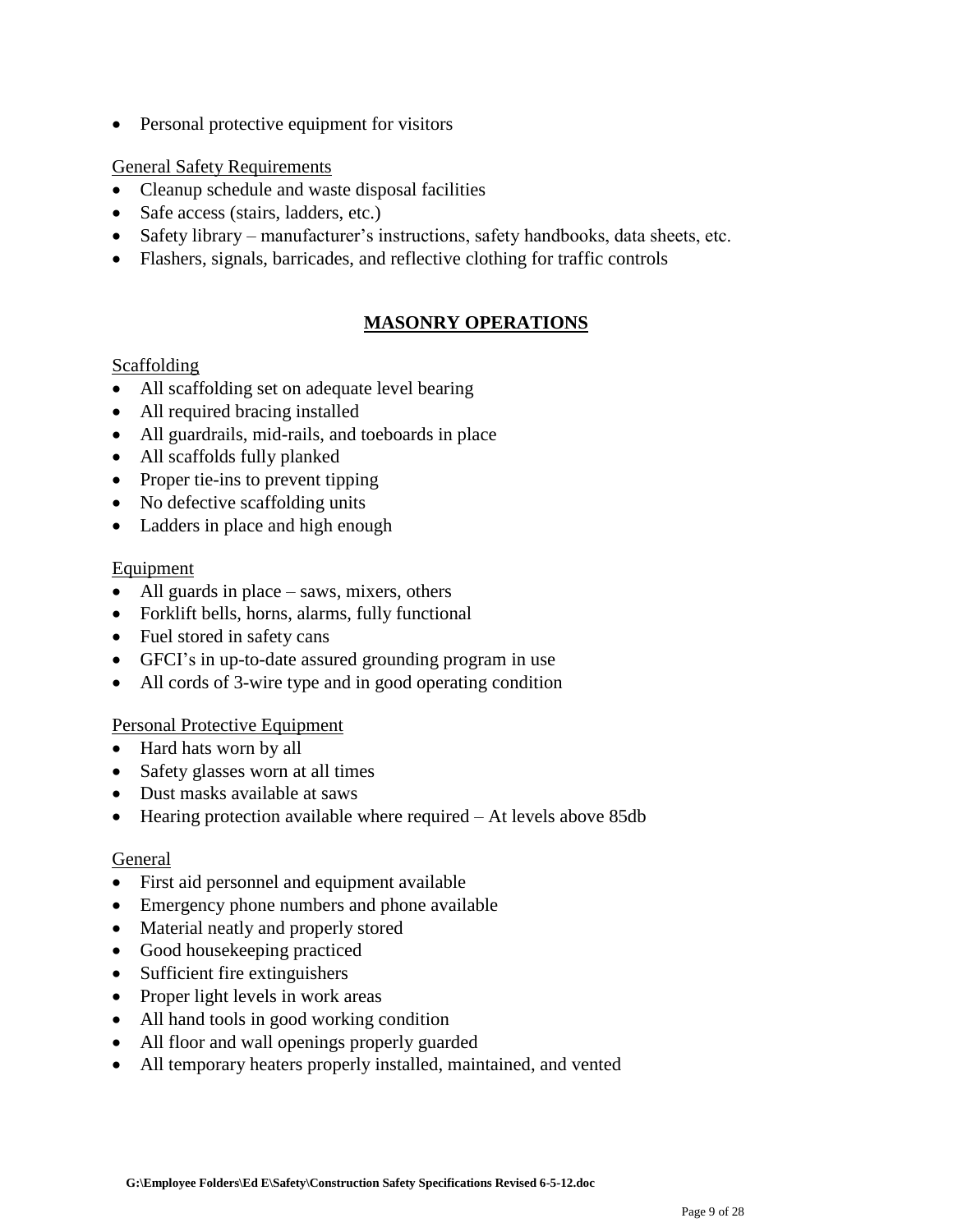# **IMPLEMENTATION**

To implement fully the safety program, Bachmann Construction Company …..

- 1. Holds a supervisory meeting for all of its supervisors at least annually.
- 2. Prepares at least annually a detailed description of all accidents, including their causes and measures taken to prevent reoccurrence, for distribution to all supervisory personnel.
- 3. Uses the Standard Study to assign accident costs to projects as a graphic illustration of the high hidden costs of accidents and to serve as a supervisory training tool.
- 4. Requires weekly Tool Box Talk training sessions on all projects and documents the topics and attendance.
- 5. Actively participates in trade association sponsored safety programs.
- 6. Avails itself of the technical expertise available to it through the On-Site Consultation Service funded by OSHA.
- 7. Uses applicable resources and materials available to it through its insurance carrier.
- 8. Makes available to employees, free of charge, construction industry sponsored programs, including but not limited to First Aid, CPR, and Supervisory Training Programs.
- 9. Actively participates in safety programs available through membership in the AGC.
- 10. Uses the resources of its equipment and material suppliers to train its employees in the safe use of their equipment and materials.
- 11. Subscribes to safety periodicals to ensure up-to-date, sate-of-the-art information on safety.
- 12. Collects where possible Material Safety Data Sheets on materials in use by the company.
- 13. Distributes copies of pertinent OSHA regulations and other standards to supervisory personnel.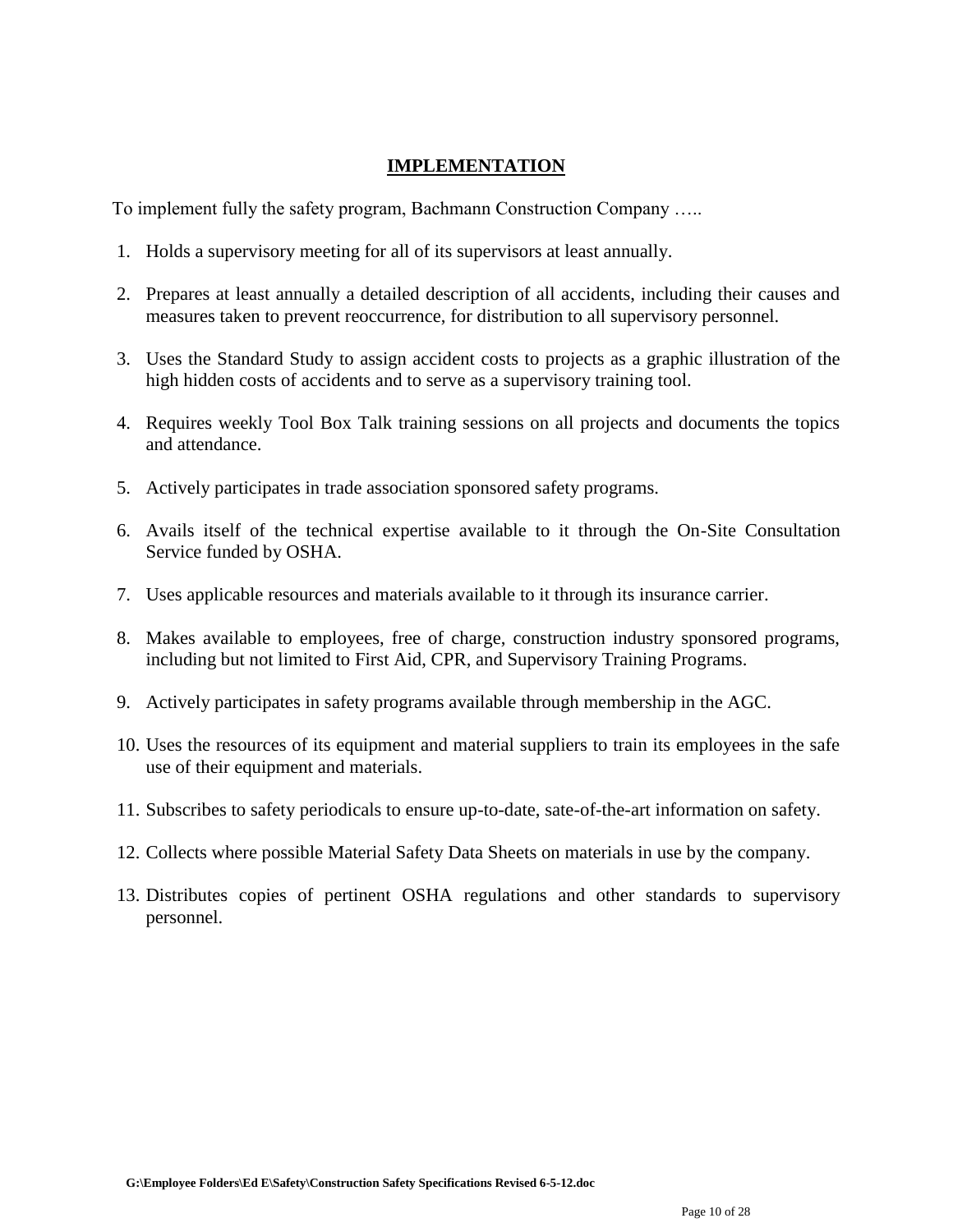# **ACCIDENT INVESTIGATION**

"Those who do not learn from the past are condemned to repeat it." Each and every accident must be investigated. An accident is any unplanned occurrence that could have caused injury or damage, not just occurrences that did. If a sling breaks and drops a load, it is an accident whether anyone was hurt or not.

Accidents should be investigated by immediate supervision. Results should be reported completely on a standard company form. Completely is the key. In today's world of litigation, an incomplete form is of no use three years down the road when the case comes to court.

The immediate supervisor's report should be reviewed by the safety director. Appropriate steps to prevent reoccurrence should be taken.

Accident reports highlight problem areas. Patterns can be detected and resources directed toward preventing a reoccurrence. Accident reports make excellent training tools. The causes and effects of accidents can be reviewed at safety meetings.

A complete accident report contains as a minimum –

- 1. Employee Information Name, address, social security number, sex, marital status, occupation, and birth date.
- 2. Worksite Information Address of job site, employee occupation, environmental conditions.
- 3. Accident Data Information on what employee was doing, how the accident happened, who was injured and where. Diagram should be included.
- 4. Eyewitnesses Names of eyewitnesses and their independent statements.
- 5. Safety Rules What safety rules were in effect, what safety rules were not that should have been, and what could have been done to prevent the accident.
- 6. Analysis Primary, secondary, and contributory causes of the accident.
- 7. Corrective Action Steps to be taken to prevent reoccurrence of this or similar incidents.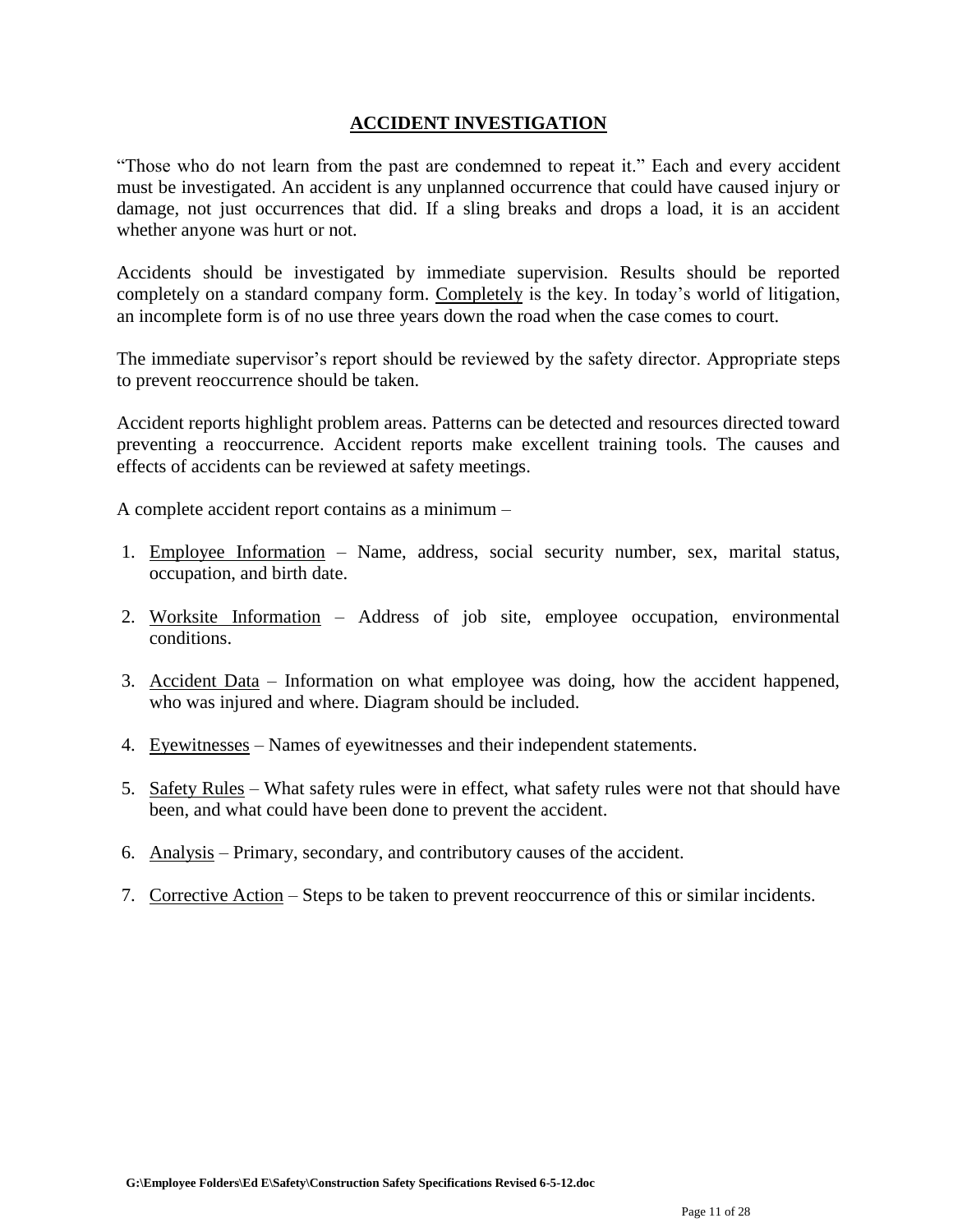# **BACHMANN CONSTRUCTION COMPANY, INC.**

# **GENERAL WORK RULES**

# THIS IS NOT A COMPLETE LIST OF ALL APPLICABLE SAFETY RULES. IT IS INTENDED TO PROVIDE GENERAL GUIDANCE AND TO BE USED WHERE MORE SPECIFIC WORK PRACTICE GUIDES HAVE NOT BEEN ISSUED.

## Abrasive Grinding

Abrasive wheel bench or stand grinders must have safety guards strong enough to withstand bursting wheels. Adjust work rests on grinders to a clearance not to exceed 1/8 inch between rest and wheel surface. Inspect and ring test abrasive wheels before mounting. Always leave wheel in working condition for next user. Properly dress wheel before using or/and when finished. Eye protection **must** be worn during abrasive grinding procedures.

## Air Tools

Secure pneumatic tools to hose in a positive manner to prevent accidental disconnection. Install and maintain safety clips or retainers on pneumatic impact tools to prevent attachments from being accidentally expelled. All hoses exceeding ½ inch inside diameter require safety devices at source of supply to reduce pressure in case of hose failure. Eye protection **must** be worn at all times when using or energizing pneumatic tools.

#### Asbestos

No work involving contact with asbestos-containing material (ACM) will be performed without first contacting the general superintendent and the Director of Safety for clearance to perform the work. All work will be performed in accordance with applicable OSHA, EPA, and local regulations. Asbestos containing materials with <1% (less than) asbestos are defined as having a TRACE level of asbestos. Removal of ACM at trace levels will be evaluated on a job by job basis to determine if Bachmann employees will be involved with the removal and how the removal will be performed, in order to protect the employee and the environment. ACM levels at 1% or greater will be performed by trained and certified contractors in accordance with OSHA, EPA, and local regulations. Workers suspecting that the operations of other contractors are releasing asbestos fibers into the work environment are requested to notify supervisory personnel of their suspicions.

#### Alcohol and Controlled Substances

The use of alcohol or controlled substances during working hours on any Bachmann Construction Company, Inc., project or at any Bachmann Construction Company, Inc., facility shall be cause for immediate dismissal. Any individual who reports for work under the influence of alcohol or other controlled substances shall not be allowed to work.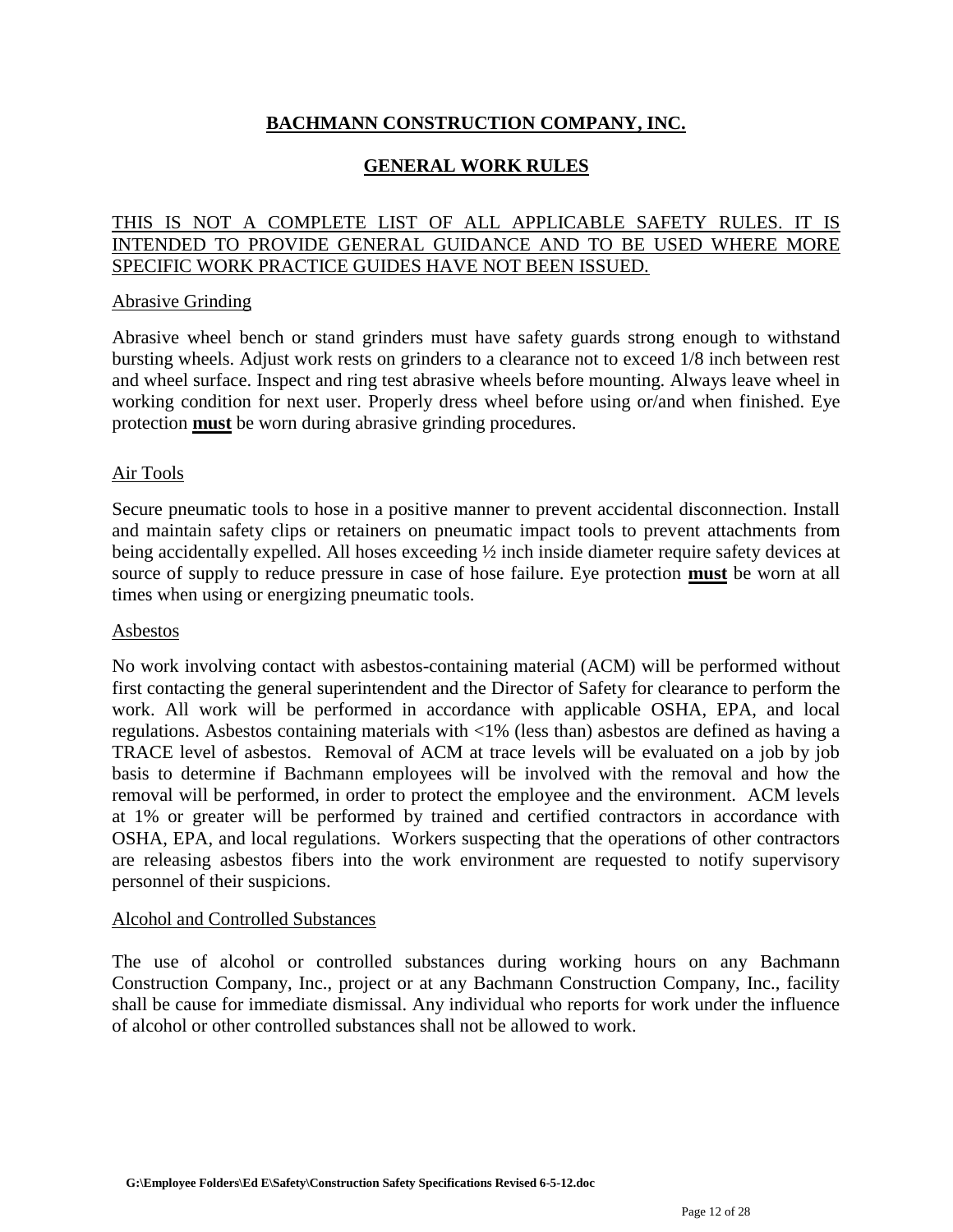## Belt Sanding Machines

Stationary belt sanders will not be used without guards in place. Eye protection **must** be worn during belt sanding procedures.

#### Confined Spaces

Work shall not be performed in confined spaces unless the atmosphere has been properly tested and adequate ventilation is available. Bachmann Construction employees **shall not** undertake confined entry procedures.

## Compressed Air, Use of

Compressed air used for cleaning purposes may not exceed 30 psi and then only in conjunction with effective chip guarding the personal protective equipment. Exceptions to 30 psi are allowed only for concrete form, mill scale, and similar cleaning operations.

The use of compressed air to clean off yourself or other workers is not allowed.

## Compressed Gas Cylinders

Put valve protection caps in place before compressed gas cylinders are transported, moved, or stored. Cylinder valves will be closed when work is finished and when cylinders are empty or being moved.

Compressed gas cylinders will be secured in an upright position at all times. Keep cylinders a safe distance or shield from welding or cutting operations and placed where they cannot become part of an electrical circuit. Oxygen and acetylene must not be stored together.

Oxygen and fuel gas regulators must be in proper working order while in use.

# Concrete, Concrete Forms, and Shoring

Do not work above vertically protruding reinforcing steel unless it has been protected to eliminate the hazard of impalement.

Formwork and shoring will be designed and constructed to safely support all loads imposed during concrete placement. A qualified person shall review jack layout, formwork, shoring, working decks, and scaffolding systems.

#### Cranes or Derricks

Rated load capacities, recommended operating speeds, and special hazard warnings or instructions must be conspicuously posted on all equipment. Instructions or warnings must be visible from the operator's station.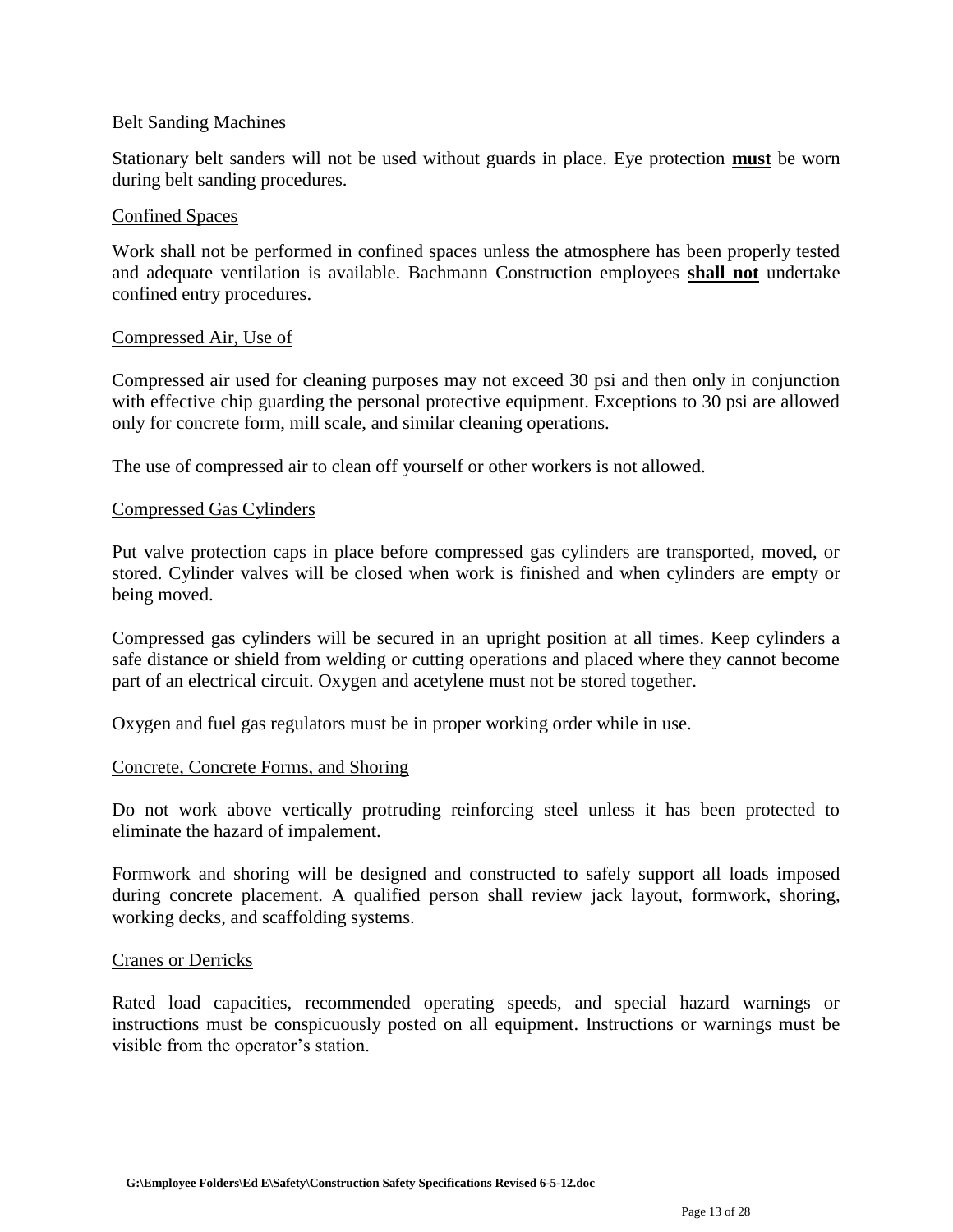Accessible areas within swing radius of crane must be barricaded to prevent employees from being struck or crushed by the crane.

Except where electrical distribution and transmission lines have been de-energized and visibly grounded, or where insulating barriers not a part of or an attachment to the equipment or machinery have been erected to prevent physical contact with the lines, no part of a crane or its load shall be operated within 10 feet of a line rated to 50kv or below; 10 feet + 4 inches for each 1kv over 50kv for lines rated over 50kv, or twice the length of the line insulator, but never less than 10 feet. Cranes will be inspected before each use by the operator. Any defects must be corrected before use. Logs of crane inspections must be kept with the crane.

#### Crane Suspended Work Platforms

Work platforms suspended from cranes will be used only with the permission of the general superintendent or safety director and then only in accordance with current OSHA regulations regarding their use.

## Disposal Chutes

Use an enclosed chute whenever materials are dropped more than 20 feet to any exterior point of a building.

When debris is dropped through floor holes without a chute, the area where the material is dropped must be enclosed with barricades at least 42 inches high and not less that 6 feet back from projected edges of opening above. Post warning signs at each level.

# Electrical – General

All extension cords must be 3-wire type, protected from damage, and not fastened with staples, hung from nails, or suspended from wires. No cord or tool with a damaged ground plug may be used. Worn or frayed cables may not be used.

Except where bulbs are deeply recessed in reflector, bulbs on temporary lights will be equipped with guards. Temporary lights may not be suspended by their electric cords unless so designed.

Receptacles for attachment plugs will be of approved, concealed contact type. Where different voltages, frequencies, or types of current are applied, receptacles must be such that attachment plugs are not interchangeable.

Each disconnecting means for motors and appliances and each service feeder or branch circuit at point of origin must be legibly marked to indicate its purpose, unless located and arranged so purpose is evident.

Cable passing through work areas will be covered or elevated to protect from damage. Boxes with covers for disconnecting means must be securely and rigidly fastened to mounting surface.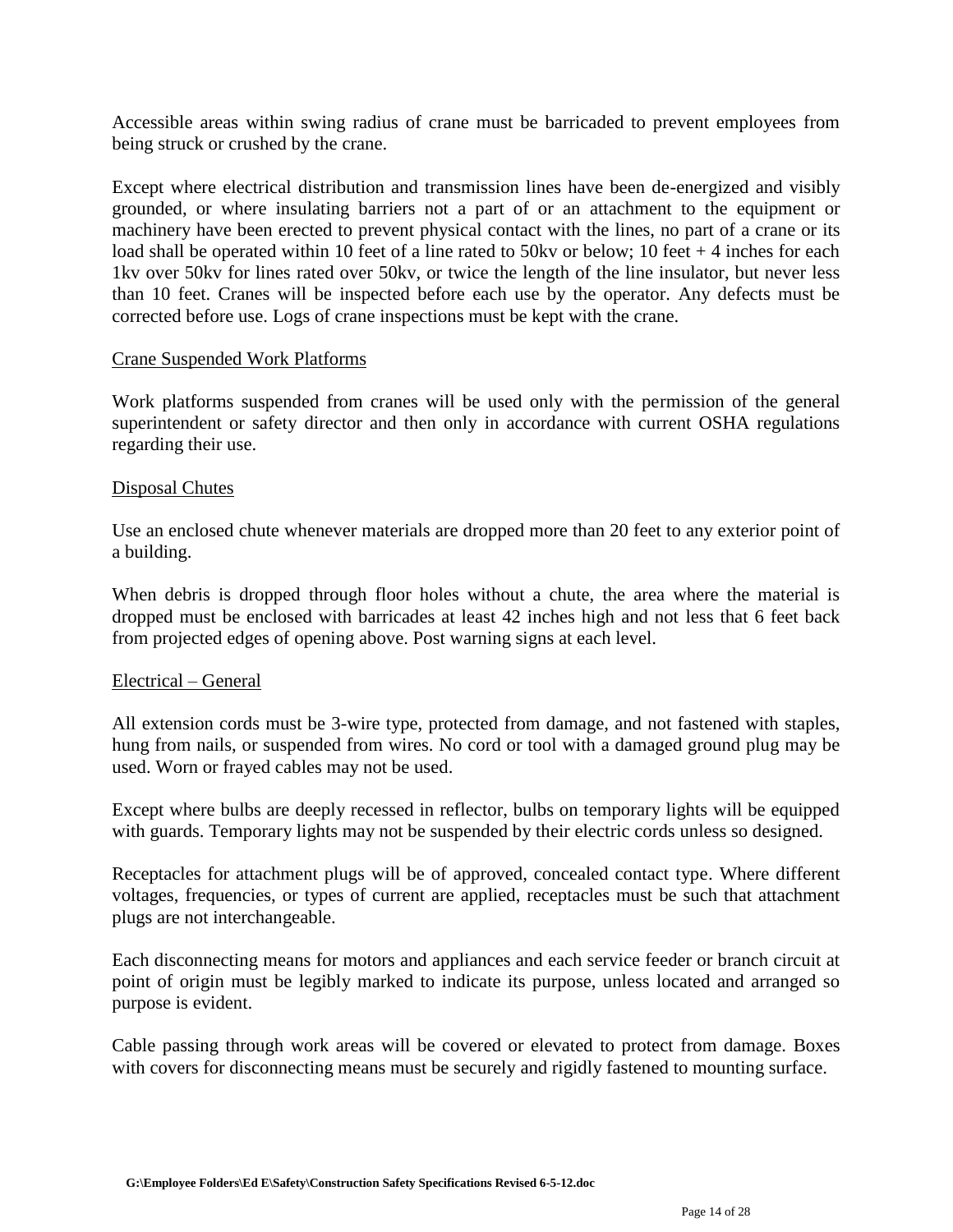No employee may work in proximity to any electric power circuit that may be contacted during course of work unless protected against electric shock by de-energizing circuit and grounding it or by guarding with effective insulation. In work areas where exact location of underground electric power lines is unknown, workmen using jackhammers, bars, or other hand tools which may contact lines must wear insulated protective gloves.

# Electrical – Grounding

Fifteen-ampere and 20-ampere receptacle outlets on single-phase, 120-volt circuits for construction sites, which are not a part of permanent wiring of the building or structure, must be protected by either ground-fault circuit interrupters or an assured equipment grounding conductor program.

An assured equipment grounding conductor program covers all cord sets, receptacles which are not part of the permanent wiring of the building or structure, and equipment connected by cord and plug.

Inspect each cord set, attachment cap, plug and receptacle of cord sets, and any equipment connected by cord and plug, except cord sets and receptacles which are fixed and not exposed to damage, before each day's use for external defects and possible internal damage. Remove from service or repair immediately any defective items.

Tests will be performed on all cord sets, receptacles which are not a part of the permanent wiring of the building or structure, and cord and plug-connected equipment required to be grounded. Grounding conductors will be tested for continuity. Each receptacle and attachment cap or plug will be tested for correct attachment of the equipment grounding conductor.

Tests will be recorded. This test record must identify each receptacle, cord set, and cord and plug-connected equipment that passed the test, and will indicate the last date it was tested and the interval for which it was tested. No electrical tool or cord may be used unless it has been tested according to company's assured grounding program. The noncurrent-carrying metal parts of fixed, portable, and plug-connected equipment must be grounded except those protected by an approved system of double insulation. The path form circuits, equipment, structures, and conduit or enclosures to ground must be permanent and continuous and have ample current carrying capacity.

# Equipment Operation

No employee will operate electric, gas, or hand-powered tools or equipment unless familiar with the use of the item and safety precautions required. Supervision will provide necessary safety information for all tasks and equipment.

# Excavating and Trenching

Before opening any excavation, efforts, including utility company contact, must be made to determine if there are underground installations in the area. Underground facilities must be located and supported during excavation operations.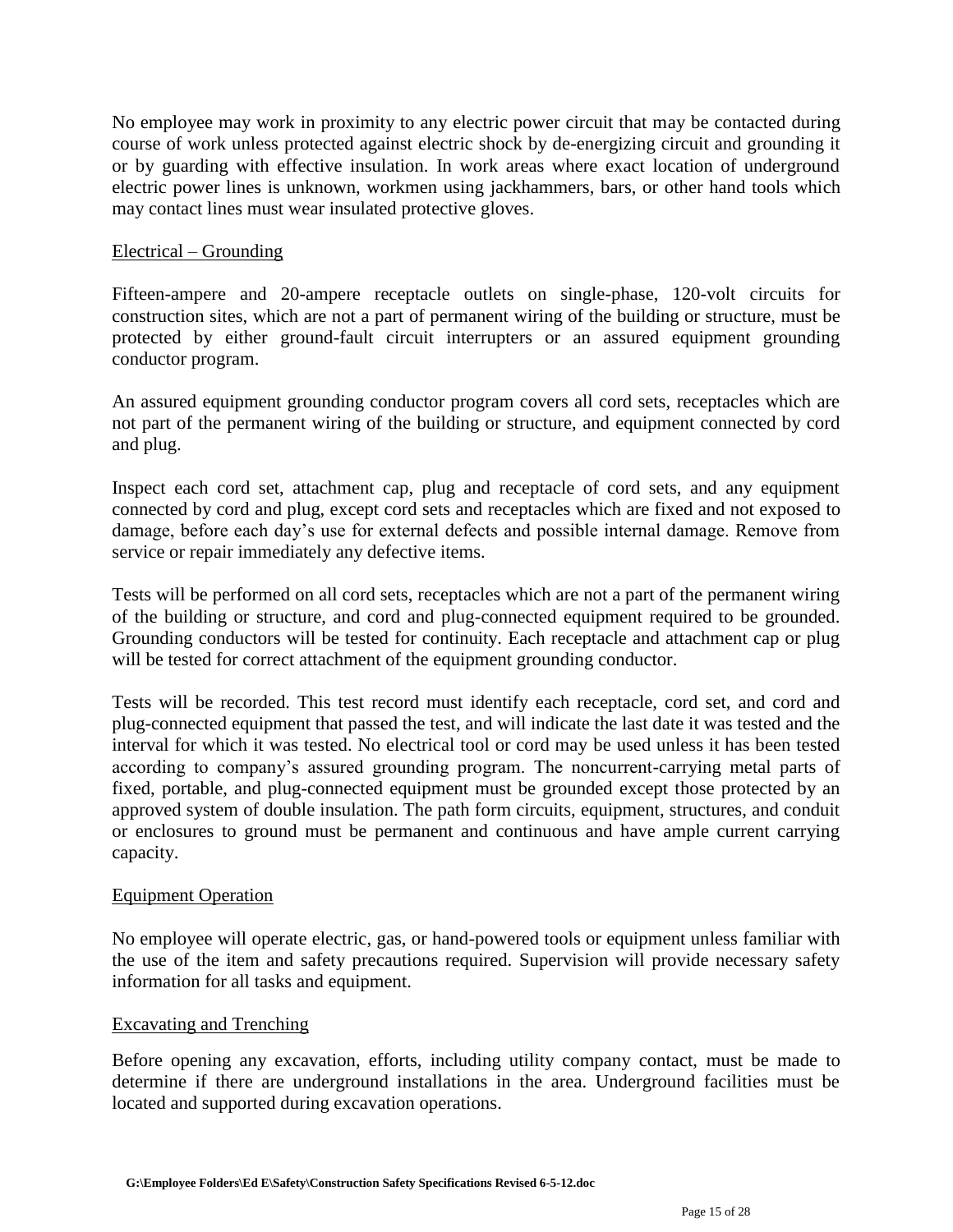Walls and faces of trenches 5 feet or more in depth, and all excavations in which employees are exposed to danger from moving ground or cave-in, must be guarded by shoring or sloping.

Where employees may be required to enter excavations, excavated material must be stored at least 2 feet from excavation edge.

Make daily inspections of excavations. If evidence of possible cave-ins or slides is apparent, cease all work in excavation until precautions have been taken.

Trenches 4 feet deep or more require adequate means of exit such as ladders or steps, located so as to require no more than 25 feet of lateral travel.

## Eye and Face Protection

Eye protection will be provided and **must** be worn at all times on construction sites.

Face protection will be provided when machines or operations present potential face injury.

Employees exposed to laser beams must use suitable laser safety goggles which will protect for the specific wave length of the laser and be optical density (O.D.) adequate for the energy involved.

Goggles will be worn over any employee-owned prescription glasses that do not meet industrial safety standards.

#### Fire Protection

Fire fighting equipment must be conspicuously located and readily accessible at all times, and periodically inspected and maintained in operating condition. Report any inoperative or missing equipment to supervision.

If the project includes automatic sprinkler protection, installation will closely follow construction and be placed in service, as soon as applicable laws permit, following completion of each story.

Fire extinguishers, rated not less than 2A, will be provided for each 3,000 square feet of building area (or major fraction). Travel distance from any point to the nearest fire extinguisher may not exceed 100 feet with at least one extinguisher per floor.

In multi-story buildings, at least one fire extinguisher must be located adjacent to stairway.

#### Flagmen

When signs, signals, and barricades do not provide necessary protection on or adjacent to a highway or street, flagmen or other appropriate traffic controls may be used. Flagmen will wear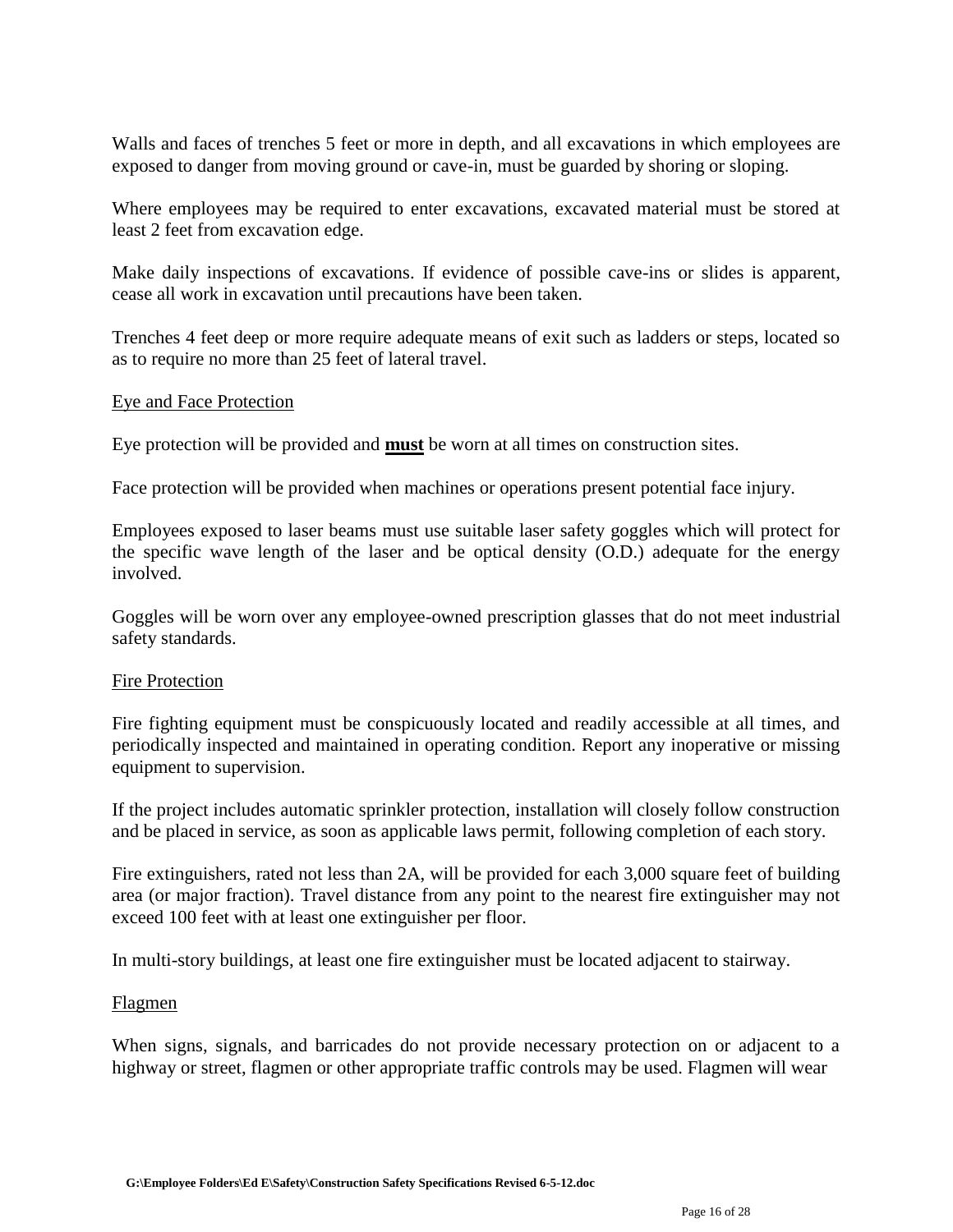a red or orange warning garment. Warning garments worn at night will be of reflectorized material.

## Flammable and Combustible Liquids

Only approved containers and portable tanks will be used for storage and handling of flammable and combustible liquids.

No more than 25 gallons of flammable or combustible liquids may be stored in a room outside of an approved storage cabinet.

No more than 60 gallons of flammable or 120 gallons of combustible liquids may be stored in any one storage cabinet.

No more than three storage cabinets may be located in a single storage area. Inside storage rooms for flammable and combustible liquids must be of fire-resistive construction, with self-closing fire doors, 4-inch sills or depressed floors, a ventilation system of at least six air changes per hour, and electrical wiring and equipment approved for Class 1, Division 1 locations.

Storage in containers outside buildings may not exceed 1,100 gallons in any one pile or area. Grade storage areas to divert possible spills away from building or other exposures, or surround with a curb or dike. Locate storage areas at least 20 feet from any building and keep free from weeds, debris, and other combustible materials.

Keep flammable liquids in closed containers when not in use.

Post conspicuous and legible signs prohibiting smoking in service and refueling areas.

# Floor Openings, Open Sides, Hatchways, Etc.

Guard openings with standard guardrails and toe boards or cover. Provide railing on all exposed sides, except at entrances to stairways.

Every open-sided floor or platform, 6 feet or more above adjacent floor or ground level, must be guarded by a standard railing, or equivalent, on all open sides except where there is entrance to a ramp, stairway, or fixed ladder.

Runways 4 feet or more high need standard railings on all open sides.

Guard ladder way floor openings or platforms with standard guardrails and standard toe boards on all exposed sides, except at entrance to opening, with passage through the railing provided by a swinging gate or offset so a person cannot walk directly into opening.

Temporary floor openings will have standard railings or effective covers.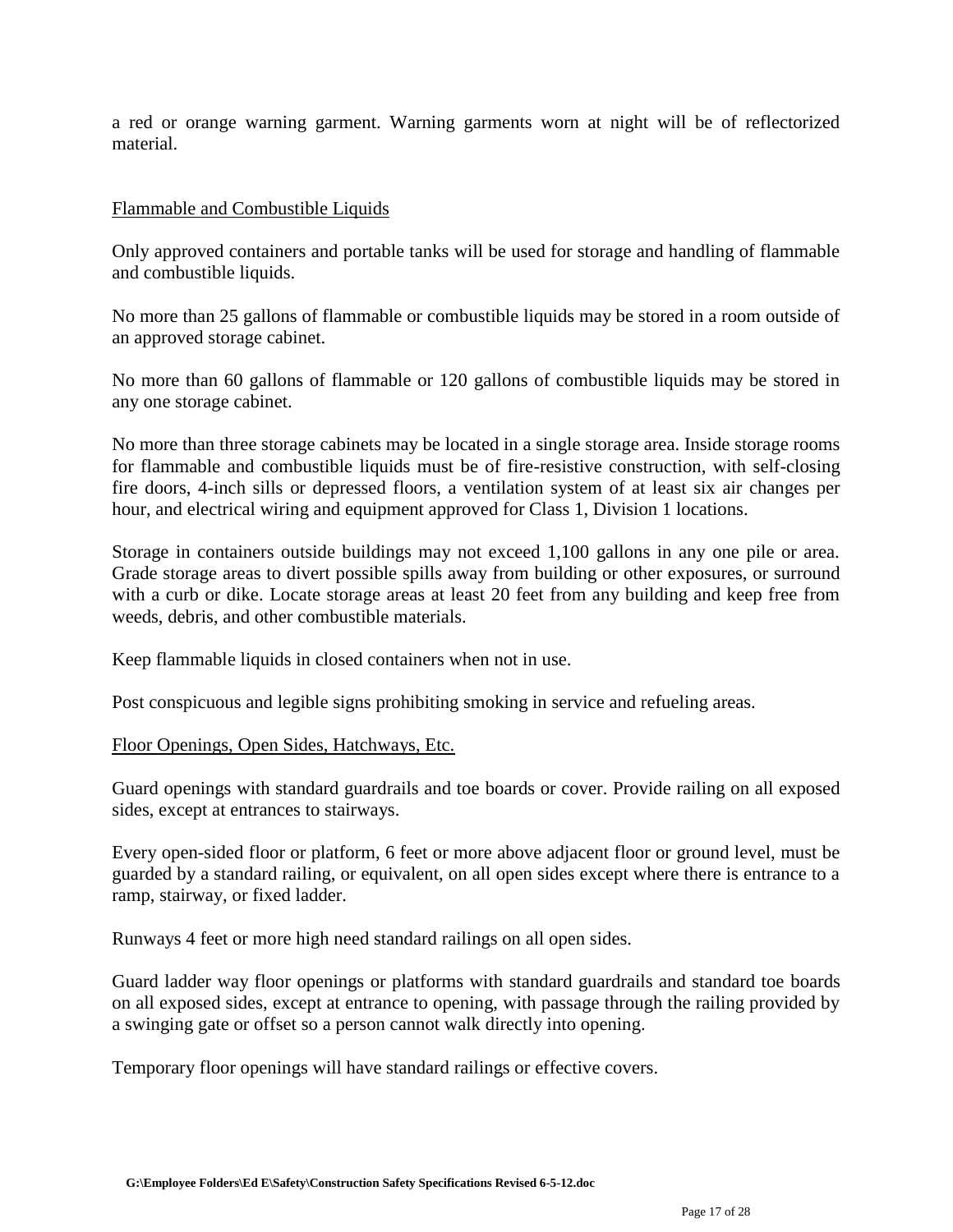Floor holes into which persons can accidentally walk will be guarded by either a standard railing with standard toe board on all exposed sides, or a standard floor hole cover.

While the cover is not in place, the floor hole will be protected by a standard railing. Gases, Vapors, Fumes, Dusts, and Mists

Exposure to toxic gases, vapors, fumes, dusts, and mists at a concentration above those specified in the "Threshold Limit Values of Airborne Contaminants" of the ACGIH should be avoided.

When engineering and administrative controls are not feasible to achieve full compliance, protective equipment or other protective measures will be used to keep the exposure of employees to air contaminants within the limits prescribed. Any equipment and technical measures used for this purpose must be reviewed for each particular use by a technically qualified person. Employees will wear all furnished equipment at all times.

## Hand & Power Tools

Company issued hand and power tools must be kept in a safe operating condition. All tools assigned to the jobsites are inspected by a member of the Expediting Team prior to delivery to the jobsite. Once on the jobsite, it is the obligation of Bachmann Employees to inspect and maintain the tools. If a tool is damaged, it must be taken out of service immediately and returned for repair or disposal. Tag the tool with your name, and the reason the tool has been taken out of service.

Equipment guarding will be in place at ALL Times! If guards are intentionally removed during tool use, disciplinary action will be taken, up to and including discharge. Tools returned to Expediting with guards missing or damaged will be reported to the Director of Safety, the Director of Human Resources, and the CEO.

PPE required for use with certain power tools include dust masks, eye protection including goggles and face shields, hearing protection, cut proof gloves, and leather gloves.

Gas powered equipment must be used in well ventilated areas only. Air monitoring may be required to verify safe air quality.

When using electrical tools, a GFCI must be in place for all tools, or assured equipment grounding in place. Do not carry electrical tools by the power cord. At the jobsite, make sure the power tools are stored in a secure and dry location.

Inspect Abrasive Grinding Wheels for cracks (ring test) and defects before energizing the grinding tool. Replace if wheels are damaged or cracked. Use proper PPE when using the grinder including hearing protection, eye protection and face shield, and cut proof gloves.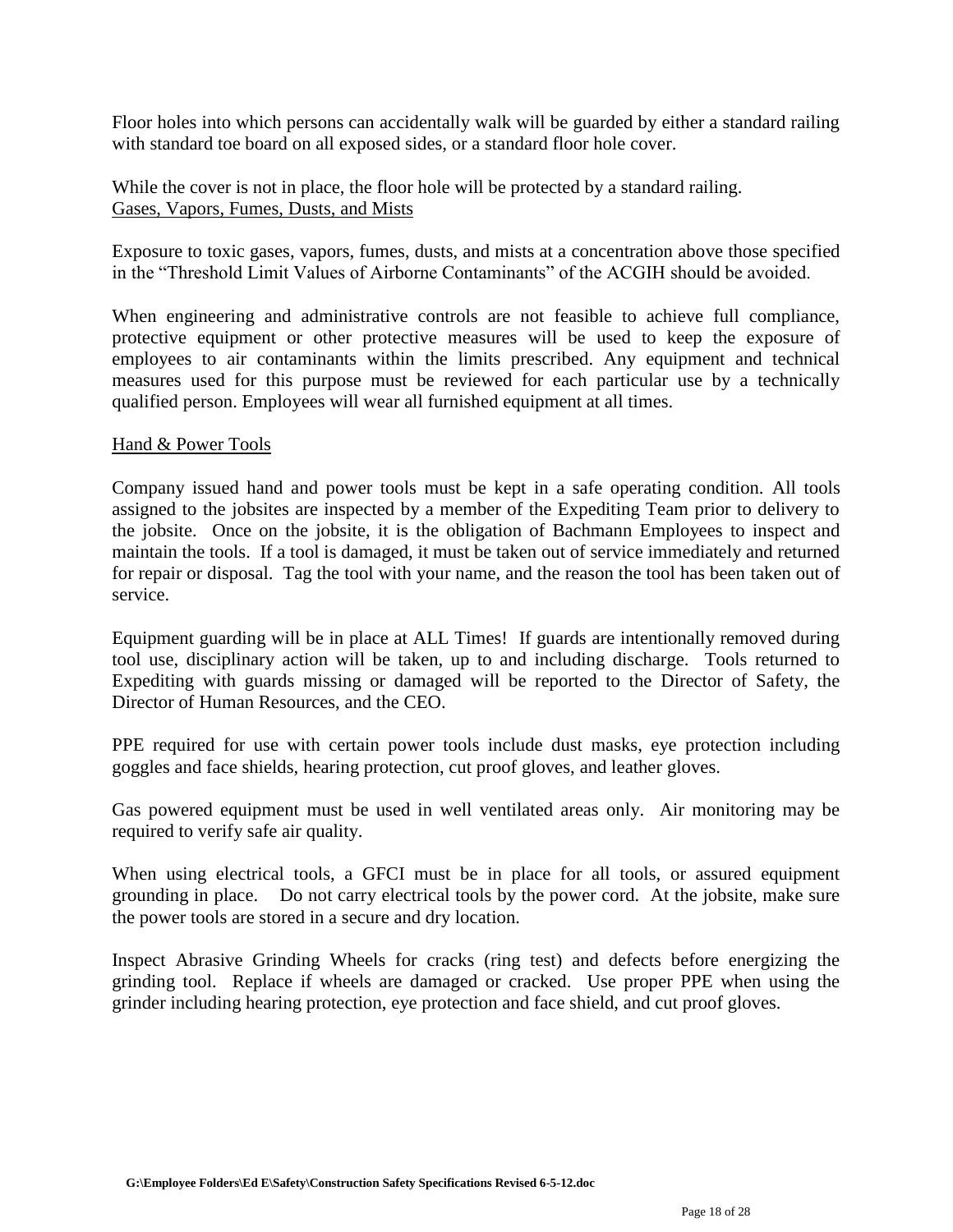# Hard Hats

Hard hats **must** be worn at all times on construction sites.

Exceptions to the hard hat requirement may be granted on a case-by-case basis but must be in written form. Consult with corporate Safety Director.

#### Hearing Protection

Hearing protection will be worn in areas where sound levels may exceed 85 decibels.

## Heating Devices, Temporary

Fresh air must be present in sufficient quantities to maintain safety of workers. Solid fuel salamanders are prohibited in buildings and on scaffolds.

#### Hoists, Material and Personnel

Rated load capacities, recommended operating speeds, and special hazard warnings or instructions posted on cars and platforms may not be exceeded. Material hoist way entrances will be protected by substantial full width gates or bars. Hoist way door or gates of personnel hoists will be not less than 6 feet, 6 inches high, and be protected with mechanical locks which cannot be operated from the landing site and are accessible only to persons on the car. Provide overhead protective covering on the top of the hoist cage or platform.

#### Horseplay

Horseplay and practical jokes are not allowed and can result in immediate disciplinary action.

#### Housekeeping

Form and scrap lumber with protruding nails and all other debris will be kept clear from work areas. Remove combustible scrap and debris at regular intervals. Containers will be provided for collection and separation of all refuse. Covers are required on containers used for flammable or harmful substances.

Keep electrical cords to the side of traffic areas to prevent trip hazards and damage to electrical cords.

At the end of each portion of work, return all tools and excess material to proper storage. Clean up all debris before moving on to next phase.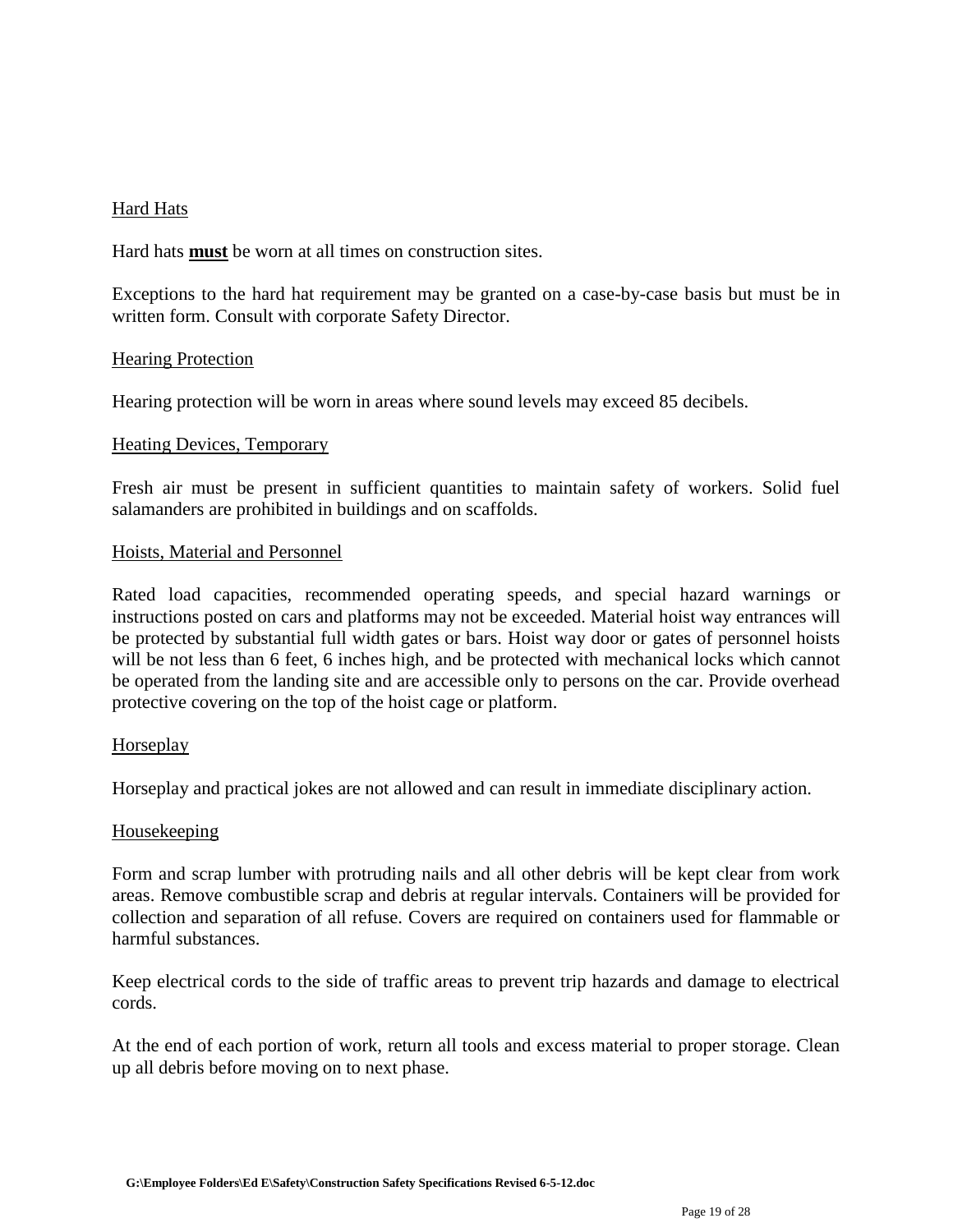Clean up and dispose of all debris at the end of each shift and secure the job site.

# Illumination

Construction areas should be lighted to not less than minimum illumination intensities listed while work is in progress.

Foot-Candles: Area of Operation

- 5 General construction area lighting. General construction areas, concrete placement, active storage areas, loading platforms, refueling, and field maintenance areas and stairways.
- 5 Indoor: warehouse, corridors, hallways, and exit ways.
- 10 General construction plant and shops (e.g.; batch plants, screening plants, mechanical and electrical equipment rooms, carpenter shops, rigging lofts and active storerooms, mess halls, indoor toilets, and workrooms).

# Jointer

Each hand-fed planer and jointer with a horizontal head must be equipped with a cylindrical cutting head. Keep opening in the table as small as possible. Each hand-fed jointer with a horizontal cutting head must have an automatic guard to cover the section of the head on working side of fence or cage. Guards may not be removed.

A proper jointer guard will automatically adjust itself to cover unused portion of the head, and will remain in contact with material at all times. Each hand-fed jointer with horizontal cutting head must have a guard which will cover the section of the head back of the cage or fence.

# Ladders

All ladders in service are rated for 300 lbs., and are clearly marked with Manufacturers label. All ladders are inspected by a member of the expediting team prior to being placed in service at a jobsite. Any broken or defective ladders are tagged and taken out of service. Once at the jobsite, all ladders should be inspected each day before use. Any broken or defective ladders must be taken out of service, tagged, and removed from the jobsite. Ladders will only be used for their intended purpose.

When in use, ladders must be placed on a stable, level surface. Ladders must only be used for the purpose for which they were designed. The use of a ladder for scaffolding platforms is expressly prohibited. Do not place ladders on boxes, crates, pallets, or equipment buckets, etc., under any circumstances.Extension ladders must extend 3 feet above the upper landing surface.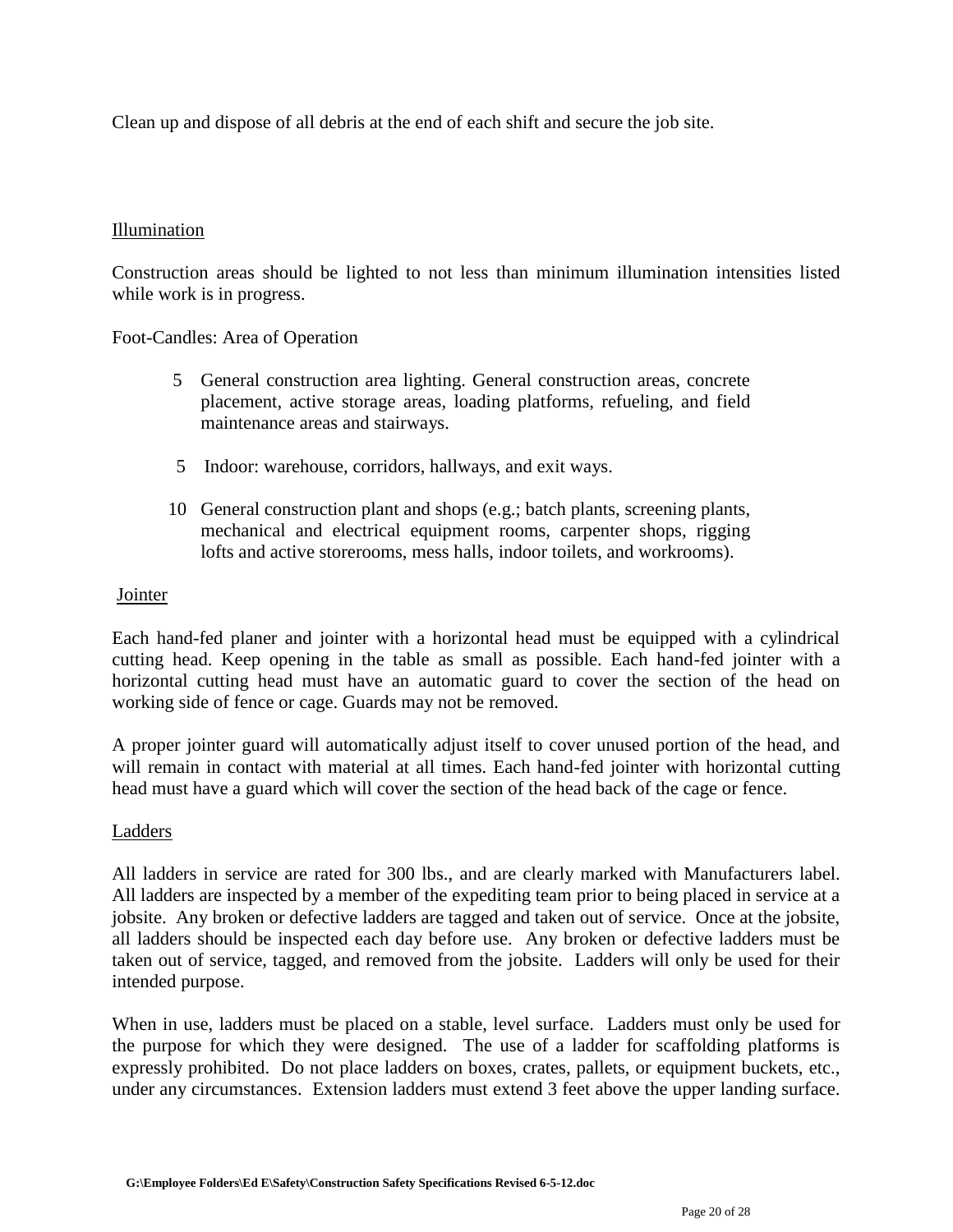The top of the ladder needs to be "tied off" to help secure the ladder. The angle of placement for an extension ladder is 4 to 1 (Every 4 feet the ladder extends up, the base should be 1 foot from the wall).

When a ladder is in use, the top two rungs of an extension ladder, and the top step of a step ladder are not to be used. Employees must use two hands, facing the ladder with 3 points of contact when going up and down ladders. If materials or supplies need to be raised or lowered, a hand line must be used verses taking the materials up and down the ladder and potentially loose one's balance.

Portable metal ladders may not be used for electrical use or where they may contact electrical conductors.

Job made ladders will be constructed for their intended use and for specific jobsites. Cleats will be inset into side rails ½ inch, or filler blocks used. Cleats will be uniformly spaced 12 inches, top to top. Upon completion of the specific project, the job made ladder will be completely disassembled.

# **Lasers**

Only trained employees will be allowed to operate lasers. Employees will wear proper eye protection where there is a potential exposure to laser light greater than 0.005 watts(5 milliwatts).

Beam shutters or caps will be utilized, or laser turned off, when laser transmission is not actually required. When lasers are left unattended for a substantial period of time, turn them off.

# Liquefied Petroleum Gas

Each system will have containers, valves, connectors, manifold valve assemblies, and regulators of an approved type.

Every container and vaporizer must be provided with one or more approved safety relief valves or devices. Containers will be placed upright on firm foundations or otherwise firmly secured.

Portable heaters must be equipped with an approved automatic device to shut off the flow of gas in event of flame failure. Storage of LPG within buildings is prohibited. Storage locations must have at least one approved portable fire extinguisher, rated not less than 20-B.C.

#### Medical Services and First Aid

When a medical facility is not reasonably accessible, a person trained to render first aid will be available at the worksite.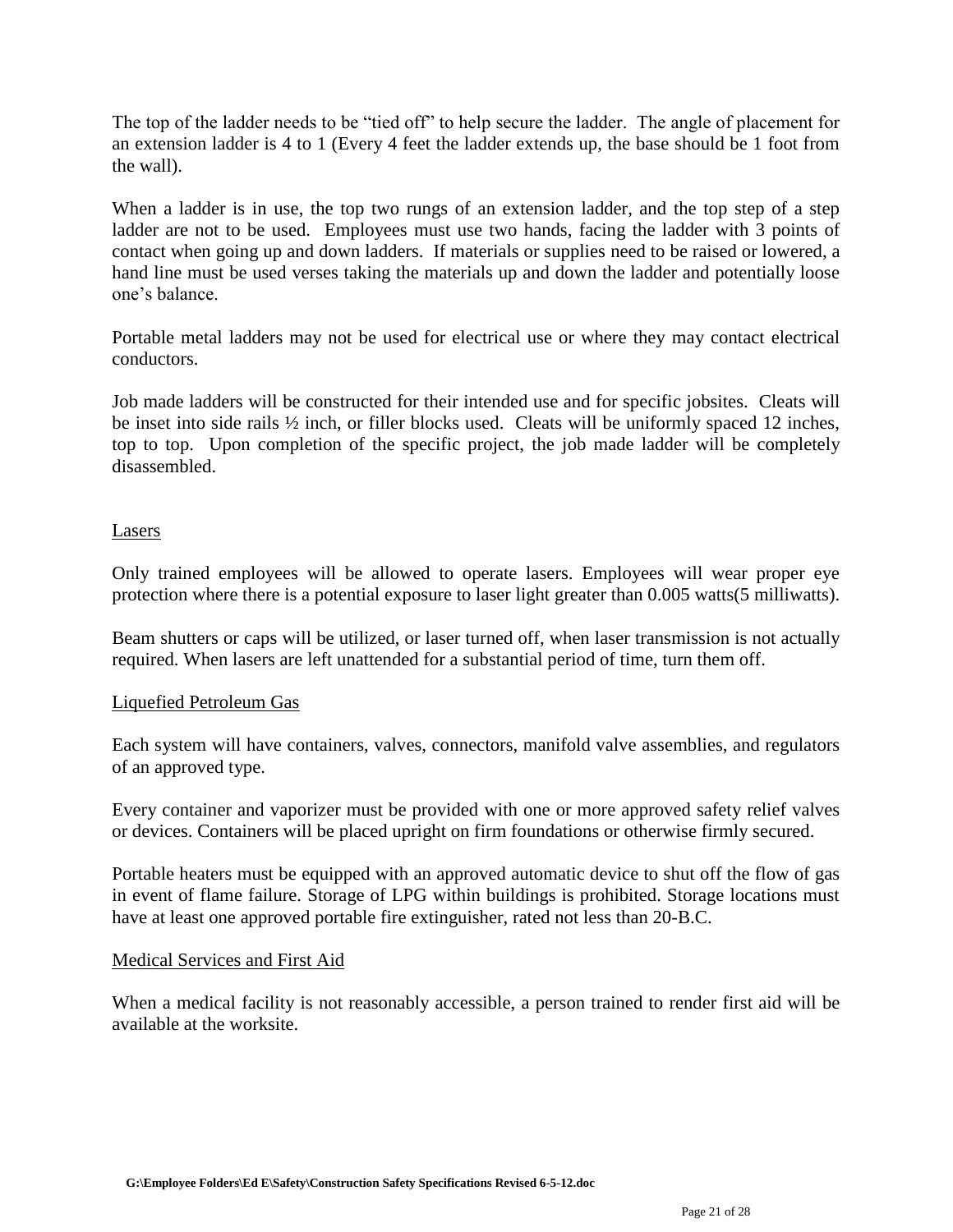First aid supplies must be readily available. First Aid kits will be required on all jobsites and will be inspected and resupplied weekly. The first aid supplies will be stored in a weather proof container with individual sealed packages of each item.

The telephone numbers of physicians, hospitals, or ambulances must be conspicuously posted.

# Motor Vehicles and Mechanized Equipment

Check all vehicles in use at beginning of each shift to assure that all parts, equipment, and accessories affecting safe operation are in proper operating condition and free from defects. All defects shall be corrected before placing vehicle in service.

No employee shall use any motor vehicles, earthmoving, or compacting equipment having an obstructed view to the rear unless: vehicle has a reverse signal alarm distinguishable from surrounding noise level, or vehicle is backed up only when an observer signals it is safe to do so.

Heavy machinery, equipment, or parts thereof which are suspended or held aloft will be substantially blocked to prevent falling or shifting work under or between them.

No person shall operate a motor vehicle on a public highway without a valid driver's license.

If seat belts are installed on equipment, they must be used when the equipment is in operation.

# Personal Protective Equipment

The employee is responsible for wearing appropriate personal protective equipment in operations where there is exposure to hazardous conditions or where need is indicated to reduce hazards. **Each employee will be trained in the use of the PPE as required for each specific job site. Retraining of the employee is required when the workplace changes, making the earlier training obsolete, the type of PPE changes or when the employee demonstrates lack of use, improper use, or insufficient skill or understanding. These training records will be maintained by the Director of Safety and or the Director of Human Resources. Annual refresher training is provided at the All Hands Meeting held once per year for all Bachmann Employees, as well as specific training and certification required by OSHA each three years. All training is provided at no cost to the employee.** 

Lifelines, safety harnesses, and lanyards will be used for employee safeguards. Employees working over or near water, where danger of drowning exists, will wear U.S. Coast Guard approved life jackets or buoyant work vests.

#### Power-Actuated Tools

Only trained employees will be allowed to operate power-actuated tools. All power-actuated tools will be tested daily before use, and all defects discovered before or during use will be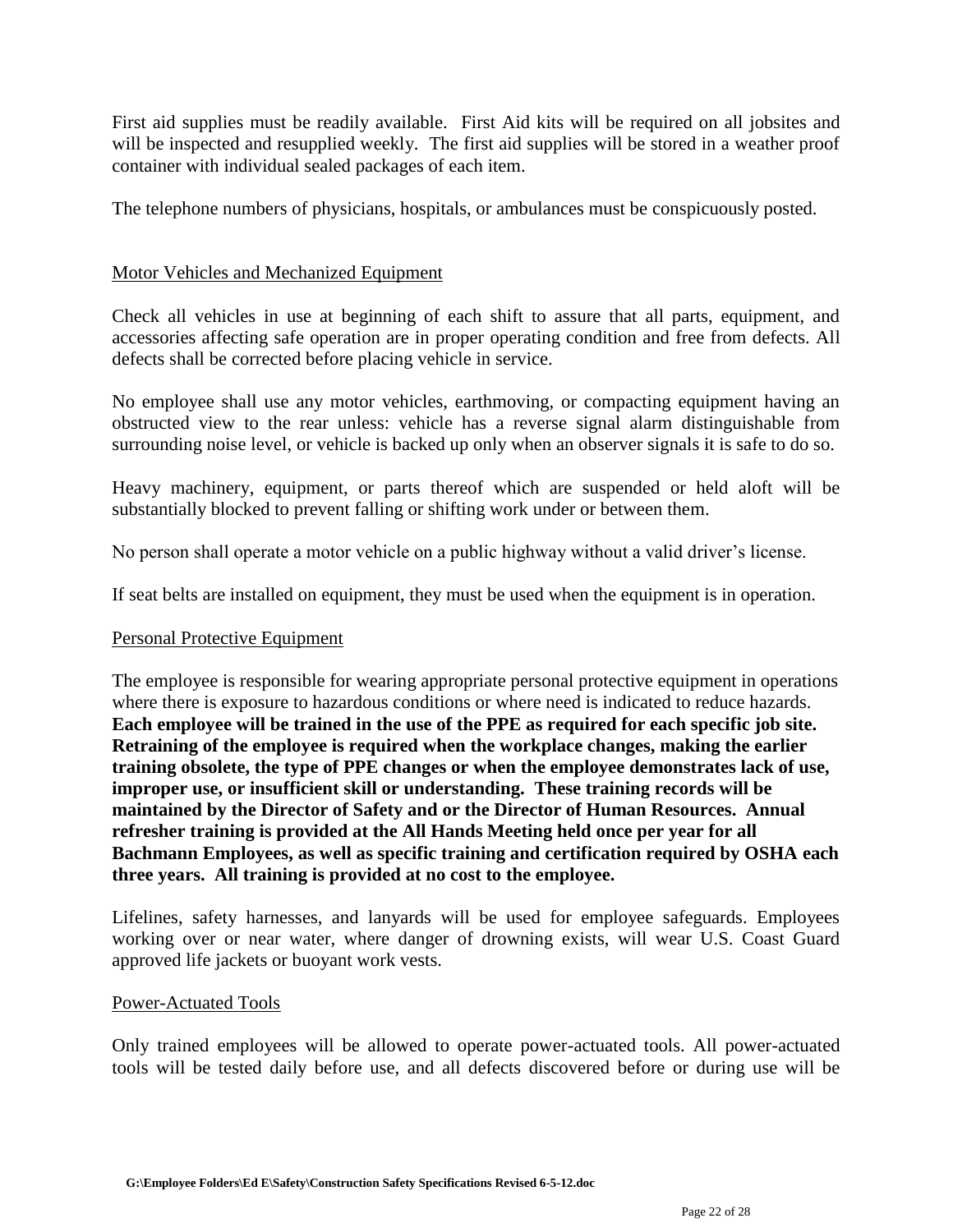corrected. Tools will not be loaded until immediately before use. Loaded tools will not be left unattended.

# NEVER POINT A POWER ACTUATED TOOL AT ANYONE!

Always position the tool, then pull the trigger or activate firing mechanism. Do Not Hold Trigger Down Continuously using the Safety as the trigger. This can cause double strikes (flying nails), and can cause injury if you place device against yourself or others. Always wear eye protection when using Power Actuated Tools.

## Power Transmission, Mechanical

Belts, gears, shafts, pulleys, sprockets, spindles, drums, flywheels, chains, or other reciprocating, rotating, or moving parts of equipment must be guarded if such parts are exposed to contact by employees or otherwise constitute a hazard. No equipment may be used without guards in place.

## Railings

A standard railing will consist of top rail, intermediate rail, toe board, and posts, and have a vertical height of approximately 42 inches from upper surface of top rail to floor, platform, etc. The top rail of a railing will be smooth-surfaced, with a strength to withstand at least 200 pounds. The intermediate rail will be approximately halfway between top rail and floor.

A stair railing will be of construction similar to a standard railing, but the vertical height will not be more than 34 inches nor less than 30 inches from upper surface of top rail to surface of tread in line with face of riser at forward edge of tread.

# Respiratory Protection

In emergencies, or when feasible engineering or administrative controls are not effective in controlling toxic substances, approved respiratory protective equipment will be provided and used. Approved respiratory protection is limited to Dust Masks Only! If respiratory protection other than Dust Masks is required, Bachmann Construction employees will not be permitted to continue working. The jobsite superintendent, director of safety, and project manager will determine next steps.

Bachmann Construction employees are not permitted to use respirators other than Dust Masks, including the voluntary use of personnel respirators. This policy is in effect to satisfy OSHA Standard 1910.134 requiring a written respiratory program for respirator use other than Dust Masks.

# Rollover Protective Structures (ROPS)

Rollover protective structures (ROPS) standards apply to the following types of materials handling equipment: To all rubber-tired, self-propelled scrapers; rubber-tired, front-end loaders; rubber-tired dozers; wheel-type agricultural and industrial tractors; crawler tractors; crawler-type loaders; and motor graders, with or without attachments, that are used in construction work. This requirement does not apply to side boom pipe laying tractors.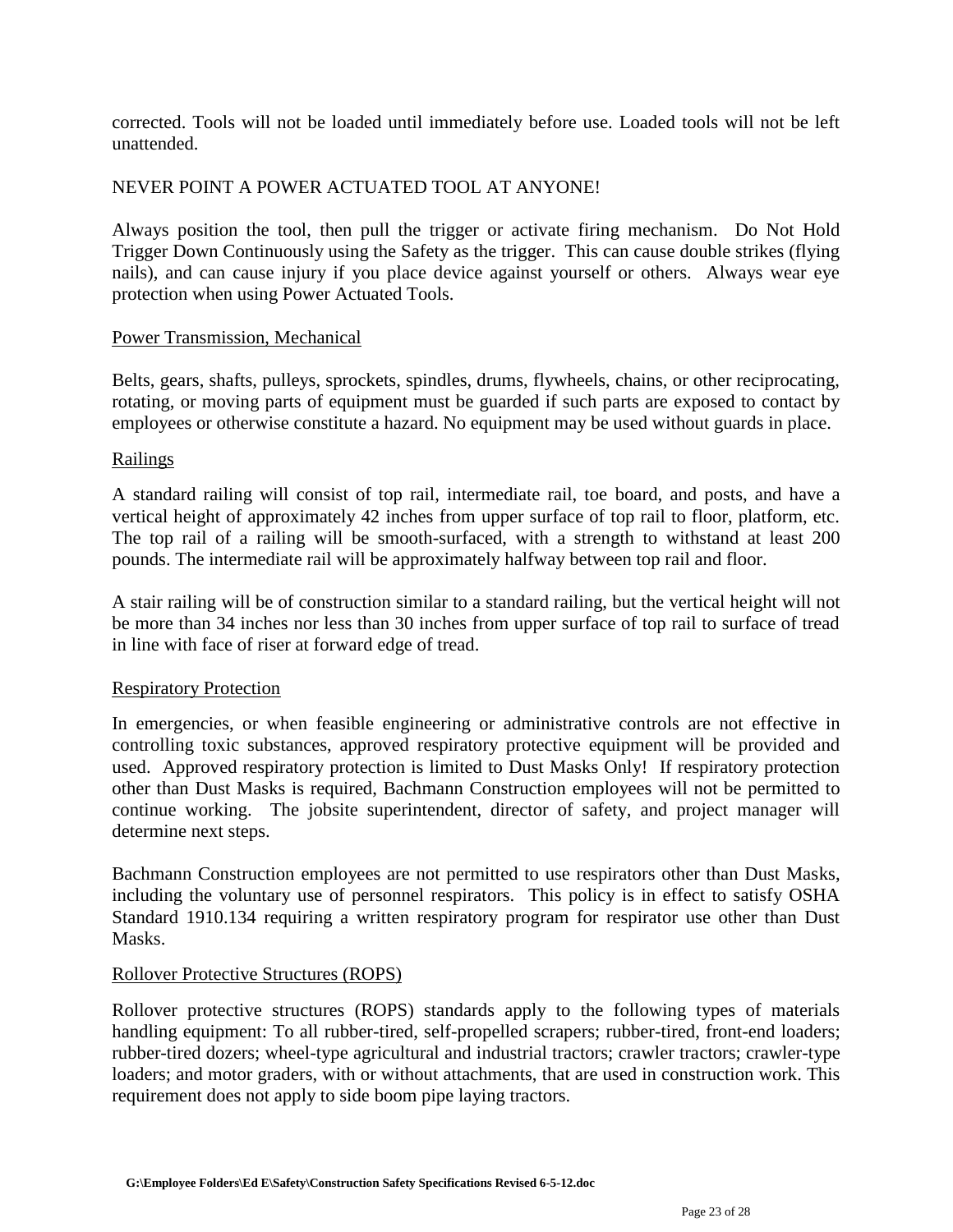Rollover protective structures will not be removed or modified.

# Safety Nets

Safety nets are required when workplaces are more than 25 feet above the surface and the use of ladders, scaffolds, catch platforms, temporary floors, safety lines, or safety harnesses is impractical.

## Safety Programs

The company makes available, free of charge, safety training programs covering construction hazards. All employees are requested to actively participate in these programs. Contact the Director of Safety for information on available safety programs.All safety training is provided free of charge to the employee and all records of training provided for each employee is kept on file with the Safety Director and the Human Resources Director.

## Saws

All portions of band saws blades will be enclosed or guarded, except for working portion of blade between bottom of guide rolls and table.

Portable, power-driven circular saws will be equipped with guards above and below the base plate or shoe.

The lower guard will cover the saw to depth of teeth, except for minimum arc required to allow proper retraction and contact with the work, and will automatically return to covering position when blade is removed from the work.

Radial saws will have an upper guard which completely encloses the upper half of the saw blade. The sides of lower exposed portion of blade will be guarded by a device that will automatically adjust to thickness of, and remain in contact with, material being cut. Radial saws used for ripping must have non-kickback fingers or dogs. Radial saws will be installed so the cutting head will return to starting position when released by operator.

All swing or sliding cut-off saws will be provided with a hood that will completely enclose upper half of saw. Limit stops will be provided to prevent swing or sliding type cut-off saws from extending beyond front or back edges of the table. Each swing or sliding cut-off saw will be provided with an effective device to return saw automatically to back of table when released at any point of its travel.

Inverted sliding cut-off saws will be provided with a hood that will cover the part of the saw that protrudes above top of the table or material being cut.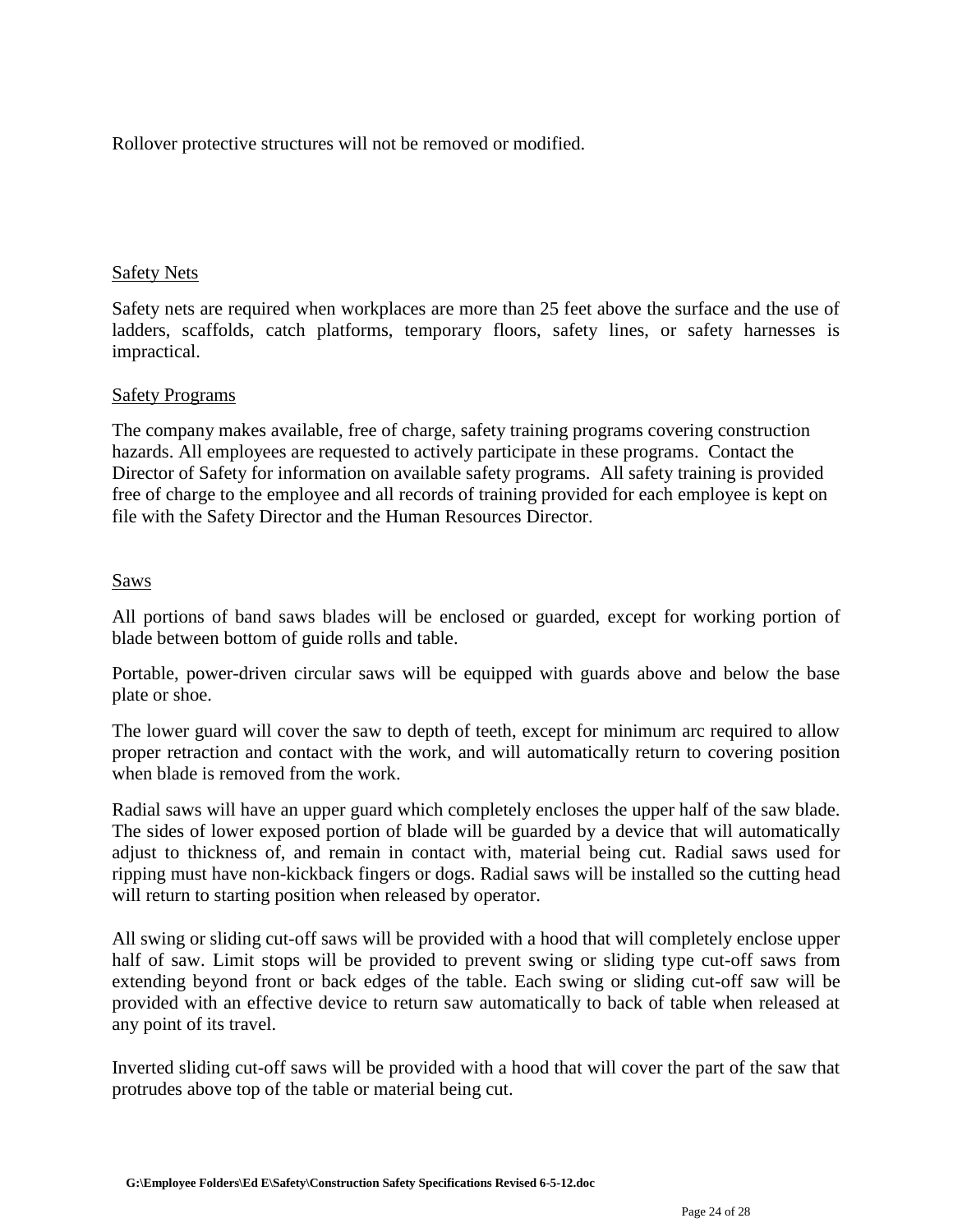Circular table saws will have a hood over portion of saw above the table, so mounted that the hood will automatically adjust itself to thickness of, and remain in contact with, material being cut. Circular table saws will have a spreader aligned with the blade, spaced no more than  $\frac{1}{2}$  inch behind largest blade mounted in saw. Circular table saws used for ripping will have nonkickback fingers or dogs. Feed rolls and blades of self-feed circular saws will be protected by a hood or guard to prevent hands of operator from coming in contact with in-running rolls at any time.

If protective guards have been intentionally removed, the equipment must not be used until the guards are properly reinstalled. Disciplinary action may be taken for intentionally removing guards and operating the equipment unless prior approval has been given for a specific saw cut. Upon completion of the specific saw cut approved, the guard will be replaced

# Scaffolds (General)

Scaffolds will be capable of supporting 4 times maximum intended load and erected on sound, rigid footing, capable of carrying the maximum intended load without settling or displacement.

Guardrails and toe boards will be installed on all open sides and ends of platforms more than 10 feet above ground or floor, except needle beam scaffolds and floats which require the use of safety harnesses. Scaffolds 4 feet to 10 feet in height, having a minimum dimension in either direction of less than 45 inches, will have standard guardrails installed on all open sides and ends.

There will be a screen with maximum  $\frac{1}{2}$  inch openings between toe board and guardrail where persons are required to work or pass under scaffolds. Planking will be Scaffold Grade or equivalent as recognized by approved grading rules for species of wood used. Overlap scaffold planking a minimum of 12 inches or secure from movement.

Scaffold planks will extend over end supports not less than 6 inches nor more than 12 inches. Scaffolding and accessories with defective parts will be immediately replaced or repaired. Wherever possible, scaffold planks will be cleated.

# Scaffolds (Mobile)

Platforms will be tightly planked for full width of scaffold except for necessary entrance opening. Platforms will be secured in place.

Guardrails made of lumber, not less than  $2 \times 4$  inches (or equivalent) approximately 42 inches high, with a mid-rail of 1 x 6 inch lumber (or equivalent), and toe boards, will be installed at all open sides and ends on scaffolds more than 10 feet above ground or floor. Toe boards will be minimum 4 inches in height. Where persons are required to work or pass under scaffolds, install wire mesh between toe board and guardrail.

# Scaffolds (Swinging)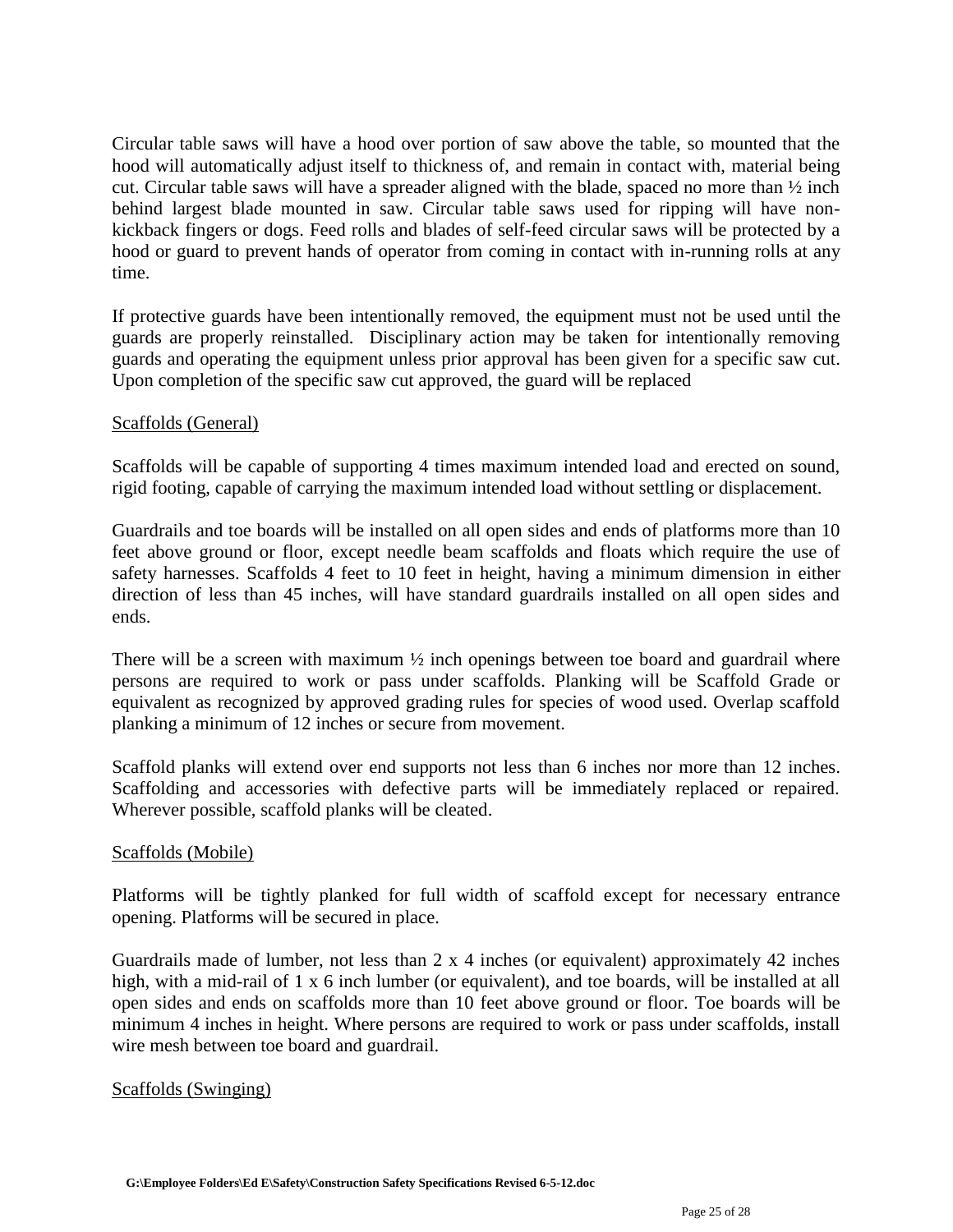On suspension scaffolds designed for a working load of 500 pounds, no more than two men will be permitted to work at one time. On suspension scaffolds with a working load of 750 pounds, no more than three men may work at one time. Each employee will wear an approved safety harness attached to a lifeline. The lifeline will be securely attached to substantial members of the structure (not scaffold), or to securely rigged lines, which will safely suspend employee in case of a fall.

# Scaffolds (Tubular Welded Frame)

Scaffolds will be properly braced by cross bracing or diagonal braces, or both, for securing vertical members together laterally. Cross braces will be of such length as will automatically square and align vertical members so the erected scaffold is plumb, square, and rigid. All brace connections will be made secure.

## **Stairs**

Flights of stairs having four or more risers will be equipped with standard stair railings or handrails as specified below. On stairways less than 44 inches wide having one open side, at least one stair railing on the open side. On stairways less than 44 inches wide having both sides open, one stair railing on each side. On stairways more than 44 inches wide but less than 88 inches wide, one handrail in each enclosed side and one stair railing on each open side.

On all structures 20 feet or over in height, stairways, ladders, or ramps will be provided.

Rise height and tread width will be uniform throughout any flight of stairs.

#### Storage

All materials stored in tiers will be secured to prevent sliding, falling, or collapse.

Aisles and passageways will be kept clear and in good repair.

Stored materials will not obstruct exits. Materials will be sorted with due regard to fire characteristics.

#### Theft

Theft of any company-owned equipment or materials, or the unauthorized removal of equipment or materials from a job site, shall be cause for immediate dismissal.

#### Tire Cages

A safety tire rack, cage, or equivalent protection will be provided and used when inflating, mounting, or dismounting tires installed on split rims, or rims equipped with locking rings or similar devices.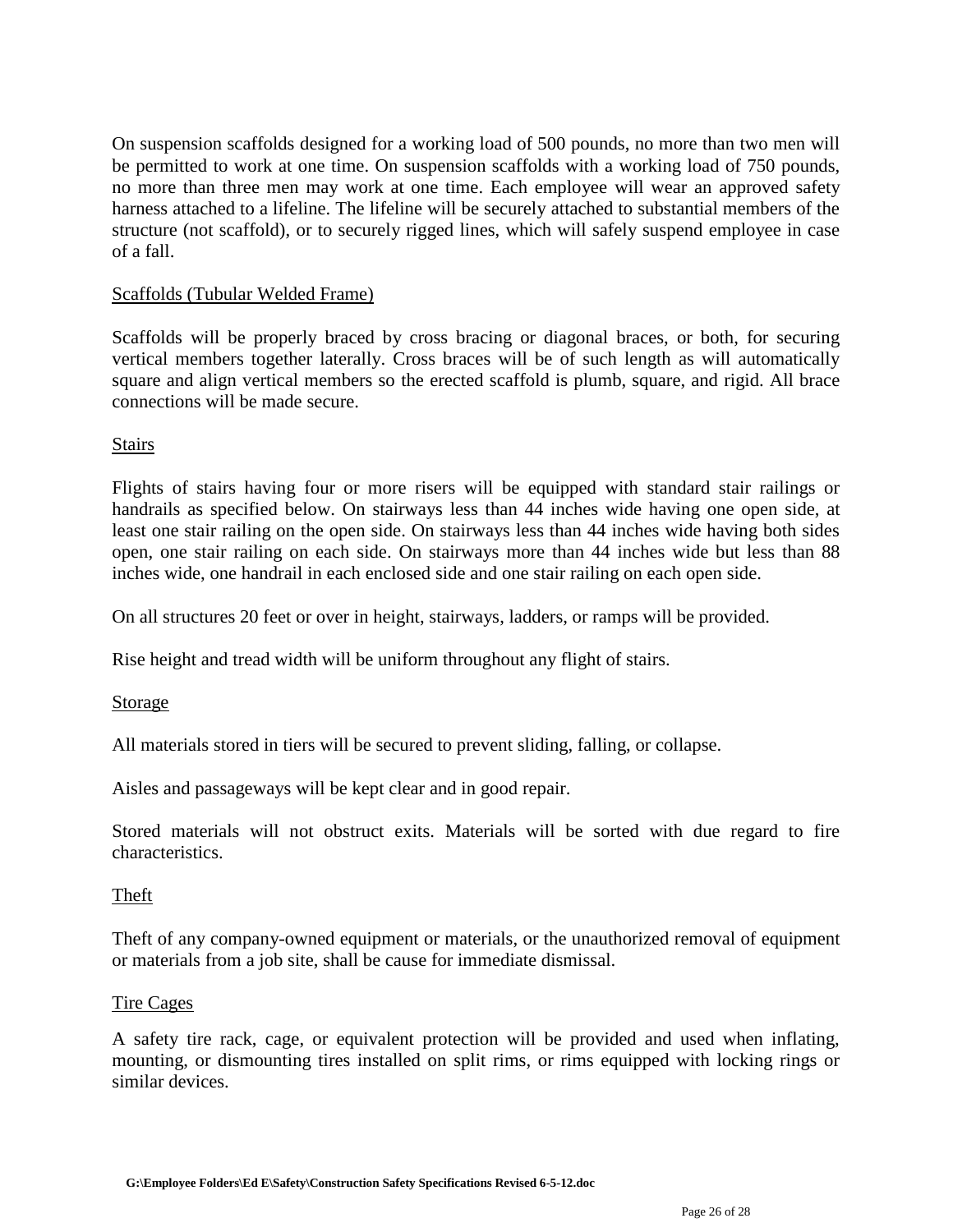# Toilets

Toilets will be provided according to the following: 20 or fewer persons – one facility; 20 or more persons – one toilet seat and one urinal per 40 persons; 200 or more persons – one toilet seat and one urinal per 50 workers.

## Wall Openings

Wall openings, from which there is a drop of more than 4 feet, and the bottom of opening is less than 3 feet above working surface, will be guarded.

When the height and placement of the opening in relation to the working surface is such that a standard rail or intermediate rail will effectively reduce the danger of falling, one or both will be provided. The bottom of a wall opening, which is less than 4 inches above the working surface, will be protected by a standard toe board or an enclosing screen.

## Welding, Cutting, and Heating

Proper precautions (isolating welding and cutting, removing fire hazards from the vicinity, providing a fire watch, etc.) for fire prevention will be taken in areas where welding or other "hot work" is being done. No welding, cutting, or heating will be done where the application of flammable paints, or the presence of other flammable compounds or heavy dust concentrations creates a fire hazard. Equip torches with anti-flashback devices.

Arc welding and cutting operations will be shielded by noncombustible or flameproof shields to protect employees from direct arc rays.

When electrode holders are left unattached, electrodes will be removed, and holders will be placed or protected so they cannot make electrical contact. All arc welding and cutting cables will be completely insulated. There will be no repairs or splices within 10 feet of an electrode holder, except where splices are insulated equal to the insulation of the cable. Defective cable will be repaired or replaced.

Fuel gas and oxygen hoses must be easily distinguishable and not interchangeable. Inspect hoses at the beginning of each shift and repair or replace if defective.

General mechanical or local exhaust ventilation or air line respirators will be provided, as required, when welding, cutting, or heating hazardous materials or in confined spaces. Always wear approved tinted eye protection when welding or in areas where welding is being done.

When "Hot Work" is performed, an appropriately rated fire extinguisher will be in the hot work area and a fire watch will be in place for 30 minutes beyond the completion of the hot work. This includes breaks and the end of the shift.